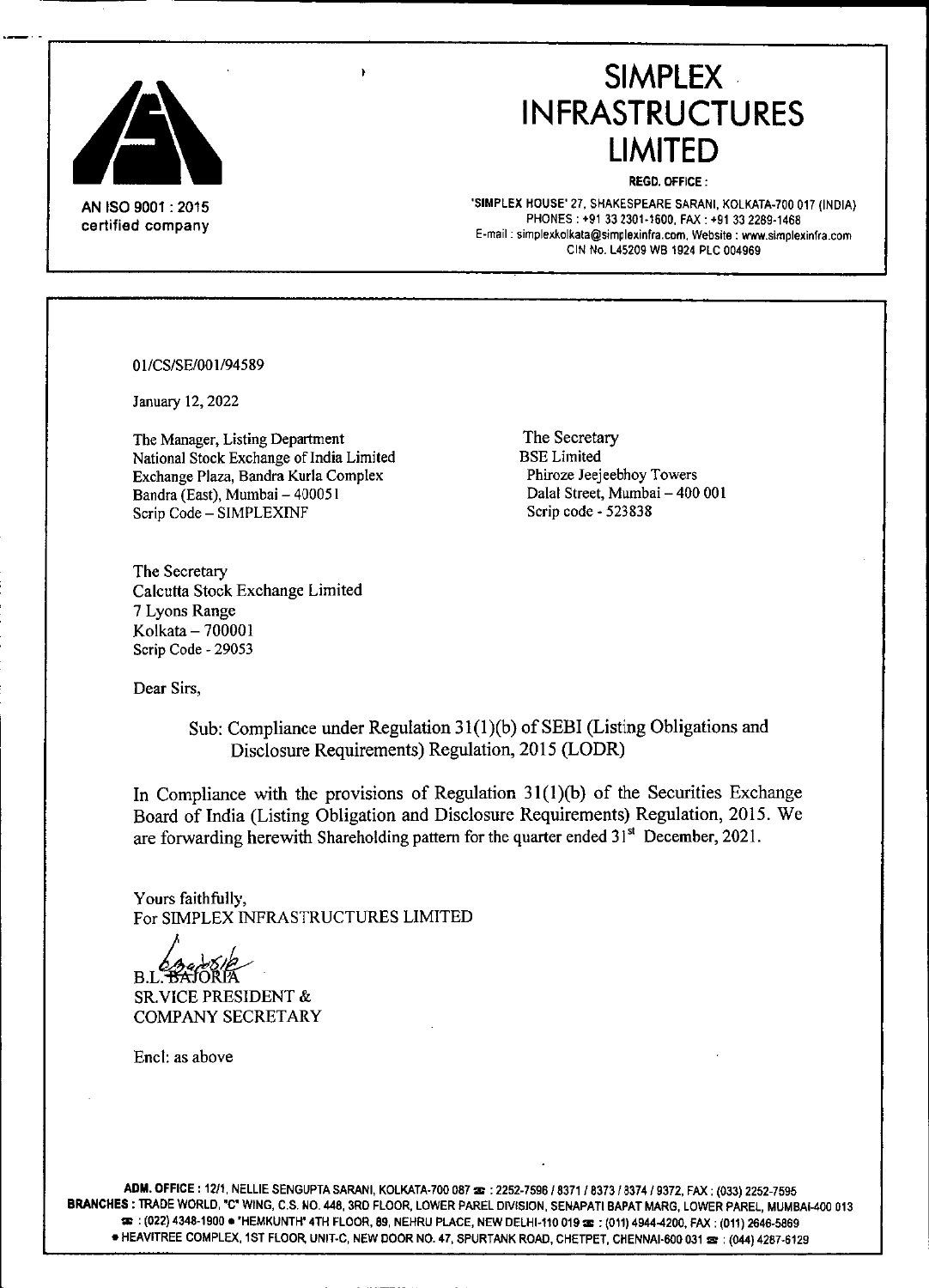|              | भारतीय प्रततभूतत और तितिमय बोर्ड                                                                                                                                                                                                                                                                                                                                                                                                                                                                                                                                     |            |                  |
|--------------|----------------------------------------------------------------------------------------------------------------------------------------------------------------------------------------------------------------------------------------------------------------------------------------------------------------------------------------------------------------------------------------------------------------------------------------------------------------------------------------------------------------------------------------------------------------------|------------|------------------|
|              | Securities and Exchange Board of India                                                                                                                                                                                                                                                                                                                                                                                                                                                                                                                               |            |                  |
|              | Format of holding of specified securities                                                                                                                                                                                                                                                                                                                                                                                                                                                                                                                            |            | <b>Annexure-</b> |
|              | 1 Name of Listed Entity: SIMPLEX INFRASTRUCTURES LIMITED                                                                                                                                                                                                                                                                                                                                                                                                                                                                                                             |            |                  |
|              | 2 Scrip Code/Name of Scrip/Class of Security: 29053/ EQUITY SHARE                                                                                                                                                                                                                                                                                                                                                                                                                                                                                                    |            |                  |
|              | 3 Share Holding Pattern Filed under: Reg. 31(1)(a)/Reg. 31(1)(b)/Reg.31(1)(c)                                                                                                                                                                                                                                                                                                                                                                                                                                                                                        |            |                  |
|              | a. If under 31 (1)(b) then indicate the report for Quarter ending 31st December, 2021                                                                                                                                                                                                                                                                                                                                                                                                                                                                                |            |                  |
|              | b. If under 31 (1)(c) then indicate date of allotment / extinguishment                                                                                                                                                                                                                                                                                                                                                                                                                                                                                               |            |                  |
|              | 4   Declaration: The Listed entity is required to submit the following declaration to the extent of submission of information:-                                                                                                                                                                                                                                                                                                                                                                                                                                      |            |                  |
|              | <b>Particulars</b>                                                                                                                                                                                                                                                                                                                                                                                                                                                                                                                                                   | Yes *      | No <sup>*</sup>  |
| 1            | Whether the Listed Entity has issued any partly paid up shares?                                                                                                                                                                                                                                                                                                                                                                                                                                                                                                      |            | <b>No</b>        |
| $\mathbf{2}$ | Whether the Listed Entity has issued any Convertible Securities or Warrants?                                                                                                                                                                                                                                                                                                                                                                                                                                                                                         |            | <b>No</b>        |
| 3            | Whether the Listed Entity has any shares against which depository receipts are issued?                                                                                                                                                                                                                                                                                                                                                                                                                                                                               |            | <b>No</b>        |
| 4            | Whether the Listed Entity has any shares in locked-in?                                                                                                                                                                                                                                                                                                                                                                                                                                                                                                               | <b>YES</b> |                  |
| 5            | Whether any shares held by promoters are pledge or otherwise encumbered?                                                                                                                                                                                                                                                                                                                                                                                                                                                                                             |            | No.              |
|              | * If the Listed Entity selects the option 'No' for the questions above, the columns for the partly paid up shares, Outstanding Convertible<br>Securities/Warrants, depository receipts, locked-in shares, No of shares piedged or otherwise encumbered by promoters, as applicable, shall<br>not be displayed at the time of dissemination on the Stock Exchange website. Also wherever there is 'No' declared by Listed Entity in above<br>table the values will be considered as 'Zero' by default on submission of the format of holding of specified securities. |            |                  |
|              | 5 The tabular format for disclosure of holding of specified securities is as follows:-                                                                                                                                                                                                                                                                                                                                                                                                                                                                               |            |                  |
|              | へんしこうかい                                                                                                                                                                                                                                                                                                                                                                                                                                                                                                                                                              |            |                  |

 $\mathbf{r}$ 



;'

•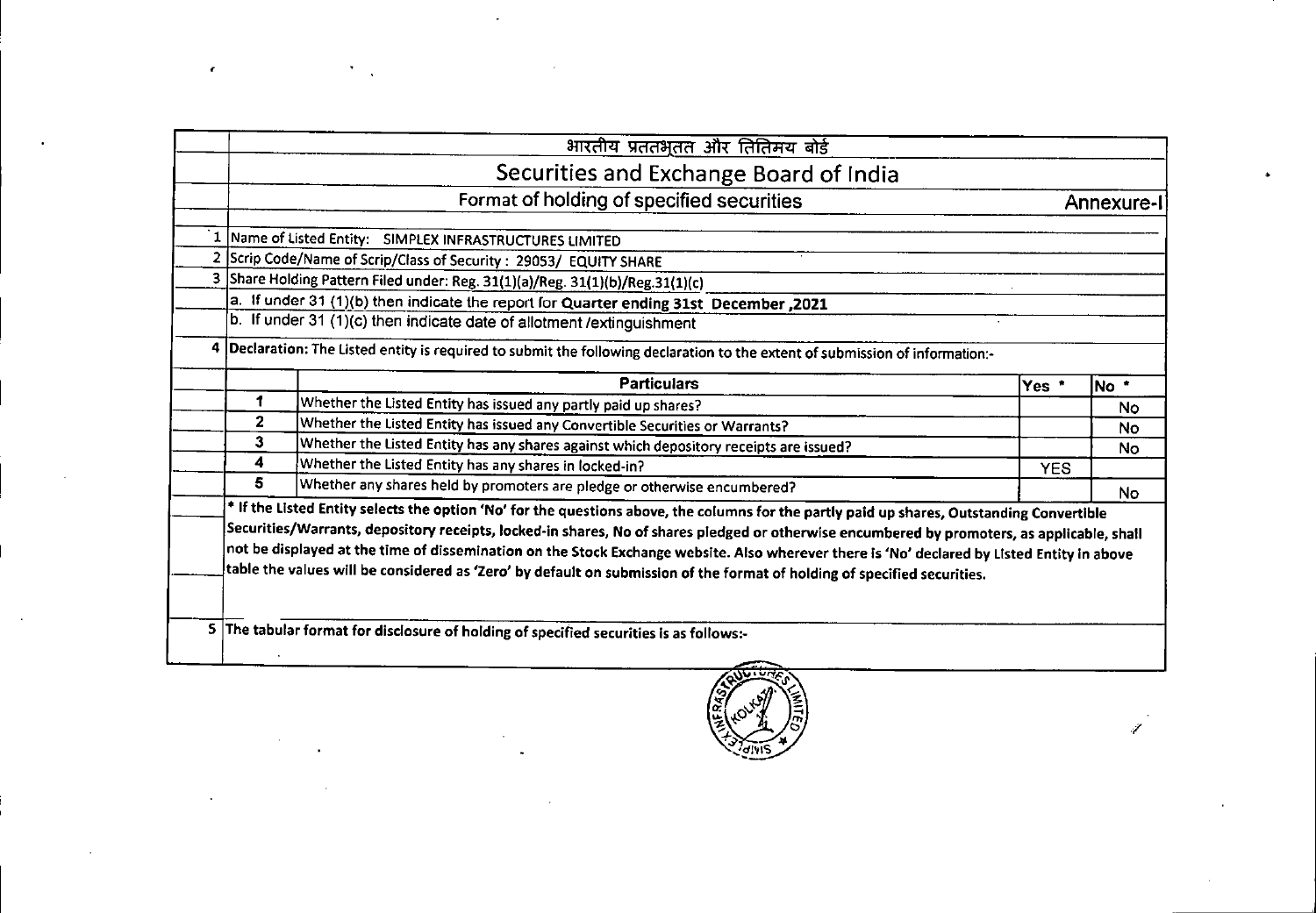भारतीय प्रततभूतत और तितिमय बोर्ड Securities and Exchange Board of India Table I - Summary Statement holding of specified securities Categ Category of Nos. of No. of No. of No. of Total nos. Shareholding Number of Voting Rights held in each No. of shares Shareholding, as Number of Locked in Number of Number of ory shareholder *shareholders* fully paid partly shares shares held as a % of total class of securities underlying a % assuming *shares* shares pledged equity lo loo  $(n)$ up equity paid-up underlying held no, of shares  $(1)X$ Outstanding full conversion  $\alpha$ in or otherwise shares held **Ishares** lequity Depository (VIII= *calculated as* convertible of convertible *encumbered* İn. İheid ∫shares **Receipts** (IV)+(V)+(VI) per SCRR, securities securities (as a  $(XIII)$ demateriali l(IV) İheld (VI) 1957) (including percentage of sed form No. of voting Rights Total as No. As a % As a % No. l(v). (VIII) warrants) diluted share loavs a % of of total of total  $(a)$  $(a)$ Class -**Class** Total As a % of  $|(A+B+C)|^{(X)}|$ capital) **shares** shares eg: Equity eg:Y  $(A+B+C2)$ (XI)= (VII)+(X) held held As a % of  $(b)$  $(b)$  $\bullet$ (A+B+C2) [(A) Promoter & 13 28472048 28472048 49.83 28472048  $0$  28472048  $\overline{\mathbf{o}}$  $\mathbf{a}$  $49.83$ त  $49.83$ 602000  $2.11$  $\overline{0}$  28472048  $\overline{\mathsf{d}}$ Promoter Group l (B) Public 20775 28670772 28670772  $50.17$ -ol  $\overline{a}$ 28670772 0 28670772  $50.17$ 히  $50.17$  $0.00$ 0.00 28227332  $\overline{\mathbf{c}}$ ol  $\overline{C}$ Non n  $\Omega$ O o  $\overline{ }$  $\overline{\phantom{a}}$ ß  $\mathbf{r}$ n Ä  $\Omega$ n Promoter-Non Public  $\overline{(C1)}$ Shares -ol Ωl þ. ۵l  $\overline{\mathbf{0}}$  $\overline{\mathfrak{o}}$ ി -al -ol  $\overline{\mathbf{0}}$  $\overline{\bullet}$ [o  $\sigma$ ol  $\mathbf 0$  $\mathbf{a}$ underlying  $\overline{\text{[C2]}}$ Shares held  $\overline{\mathbf{o}}$  $\overline{\mathbf{a}}$ 고  $\Omega$ ol  $\overline{0}$ ΪŌ  $\overline{0}$  $\overline{\mathbf{0}}$ 혀  $\overline{\phantom{a}}$  $\overline{\mathbf{o}}$  $\ddot{\mathbf{0}}$ o nl οl **by** employee **Trusts** Total 20788 57142820 o.  $\overline{\mathbf{0}}$ 57142820 100 57142820 0 57142820  $100$ - oT 100.00 602000  $1.05$ 0.00 56699380  $\overline{\mathfrak{g}}$ 

Table I

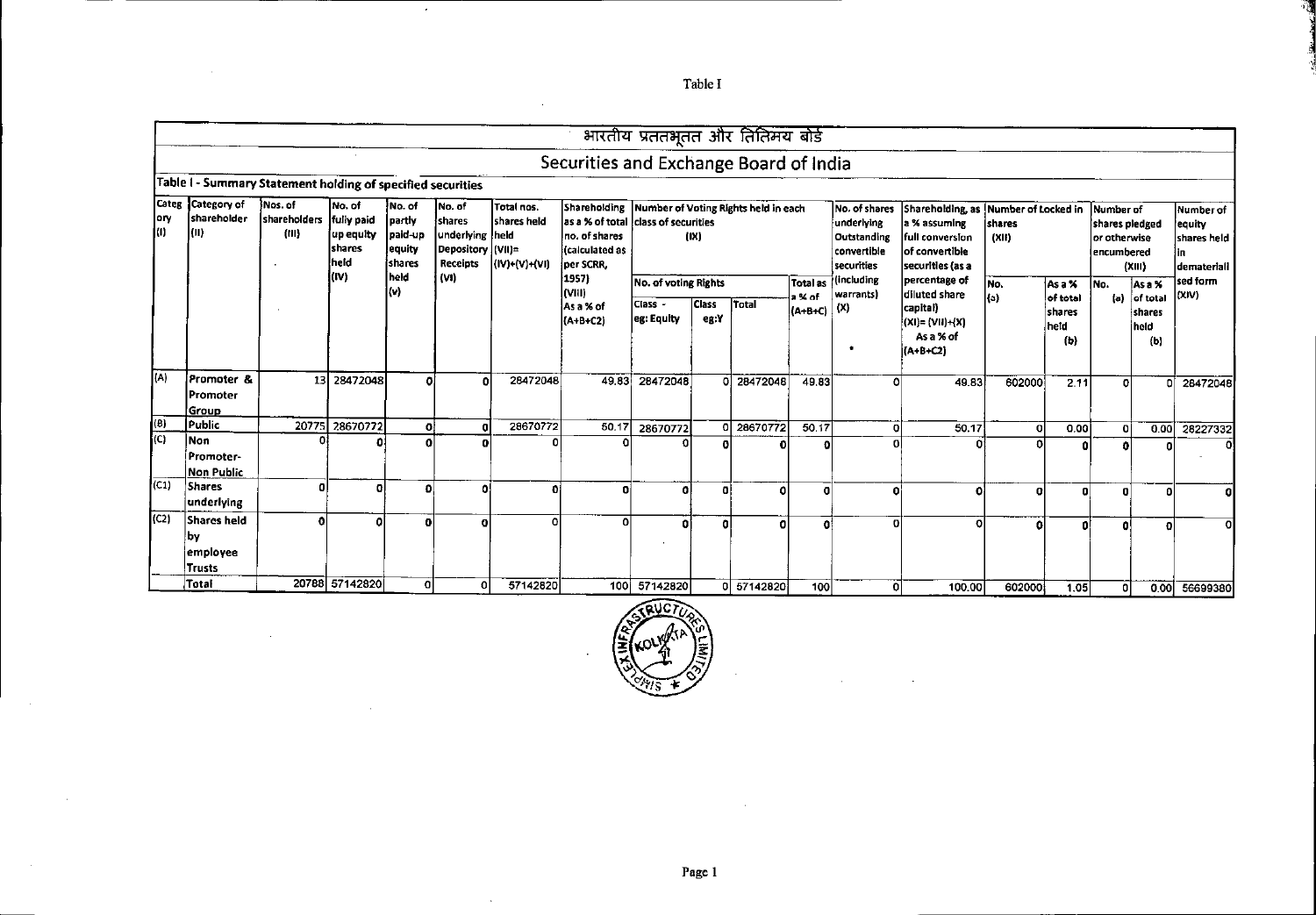|                           |                                                                                      |                                  |                                 |                     |                             |                   |            | भारतीय प्रततभूतत और तितिमय बोर्ड          |                   |                                               |                      |                        |                  |                          |                                       |                            |          |                            |                |               |
|---------------------------|--------------------------------------------------------------------------------------|----------------------------------|---------------------------------|---------------------|-----------------------------|-------------------|------------|-------------------------------------------|-------------------|-----------------------------------------------|----------------------|------------------------|------------------|--------------------------|---------------------------------------|----------------------------|----------|----------------------------|----------------|---------------|
|                           |                                                                                      |                                  |                                 |                     |                             |                   |            |                                           |                   |                                               |                      |                        |                  |                          |                                       |                            |          |                            |                |               |
|                           |                                                                                      |                                  |                                 |                     |                             |                   |            | Securities and Exchange Board of India    |                   |                                               |                      |                        |                  |                          |                                       |                            |          |                            |                |               |
|                           |                                                                                      |                                  |                                 |                     |                             |                   |            | <b>ANNEXURE-A</b>                         |                   |                                               |                      |                        |                  |                          |                                       |                            |          |                            |                |               |
|                           | Table II - Statement showing shareholding pattern of the Promoter and Promoter Group |                                  |                                 |                     |                             |                   |            |                                           |                   |                                               |                      |                        |                  |                          |                                       |                            |          |                            |                |               |
|                           | <b>Category &amp; Name of the shareholders</b>                                       | <b>Entity type</b>               |                                 |                     |                             |                   |            |                                           |                   |                                               |                      |                        |                  |                          |                                       |                            |          |                            |                |               |
|                           | m                                                                                    | <b>Le.Promoter</b>               | PAN<br>m                        | No. of<br>sharehold | No. of fully<br>pald equity | Partly            | Nos. of    | <b>Total Nos.</b>                         | Sharehotdin       | Number of voting Rights held in each class of |                      |                        |                  | No. of                   | Shareholding                          | Number of Locked Number of |          |                            |                | Number of     |
|                           |                                                                                      | OR                               |                                 | er (11)]            | shares held                 | paid up<br>equity | shares     | shares held<br>undertying [[VII= (V+V+VI] | e %<br>calculated | securities                                    |                      |                        |                  | shares                   | les a %                               | In shares                  |          |                            | shares piedged | equity.       |
|                           |                                                                                      | Promoter group                   |                                 |                     | (M                          | shares            | Depository |                                           | as per            | (DC)                                          |                      |                        |                  | Underlying<br>Outstandin | <b>essuming full</b><br>conversion of | (XII)                      |          | or otherwise<br>encumbered |                | shares held   |
|                           |                                                                                      | entity                           |                                 |                     |                             | held (V)          | Receipts   |                                           | <b>SCRR, 1957</b> |                                               |                      |                        |                  |                          | convertible                           |                            |          |                            | (x  t)         | dematerialis; |
|                           |                                                                                      | fexcent<br>promoteri             |                                 |                     |                             |                   | MI         |                                           | As a % of         |                                               |                      |                        |                  | convertible              | securities (as                        |                            |          |                            |                | ed form       |
|                           |                                                                                      |                                  |                                 |                     |                             |                   |            |                                           | (A+B+C2)          |                                               | No. of voting rights |                        | Total as a       | securities               | a percentage                          | İNo.                       | ¦Asa     | No.                        |                | As = X (XIV)  |
|                           |                                                                                      |                                  |                                 |                     |                             |                   |            |                                           | <b>MIII</b>       | Class - X                                     | Cass<br>×            | Total                  | l% of            | fas a                    | of diluted                            | l (a)                      | ⊁ of     | $\blacksquare$             | ¦of            |               |
|                           |                                                                                      |                                  |                                 |                     |                             |                   |            |                                           |                   |                                               |                      |                        | Total<br>Voting  | percentage<br>of diluted | share capital)                        |                            | total    |                            | total          |               |
|                           |                                                                                      |                                  |                                 |                     |                             |                   |            |                                           |                   |                                               |                      |                        | Rights           | share                    | (XI)={VII}+(X)                        |                            | share    |                            | thares<br>heid |               |
|                           |                                                                                      |                                  |                                 |                     |                             |                   |            |                                           |                   |                                               |                      |                        |                  | capital)                 | asa % of                              |                            | held     |                            |                |               |
|                           |                                                                                      |                                  |                                 |                     |                             |                   |            |                                           |                   |                                               |                      |                        |                  | lm                       | <b>A+8+C2</b>                         |                            |          |                            | łЫ             |               |
| m                         | Indian                                                                               |                                  |                                 |                     |                             |                   |            |                                           |                   |                                               |                      |                        |                  |                          |                                       |                            | (b)      |                            |                |               |
| (a)                       | Individuals/Hindu undivided family                                                   |                                  |                                 |                     |                             |                   |            |                                           |                   |                                               |                      |                        |                  |                          |                                       |                            |          |                            |                |               |
|                           | Mr. Rajiv Mundhra<br>$\bullet\bullet$                                                | Promoter                         | <b>AIIPM7012J</b>               |                     | 9384875<br>4060360          | I٥                |            | 9384875                                   | 16.42             | 9384875                                       | l٥                   | 9384875                | 16.42            | I٥                       | 16.42                                 |                            | lo.      | l٥                         | ia.            | 9384875       |
|                           | <sup>2</sup> Mr. Bithal Das Mundhra                                                  | Promoter Group                   | AJKPM2174K                      |                     | 3029245                     | io.               |            | 4060360                                   | 7.11              | 4060360                                       | l٥                   | 4060360                | 7.11             | l۵                       | 7.11                                  |                            | lo.      | ł٥                         | lo.            | 4060360       |
|                           | 3 Smt Yamuna Mundhra<br>$\bullet$                                                    | Promoter Group                   | AIJPM4066B                      |                     | 2293385                     | I٥                |            | 3029245                                   | 5.30              | 3029245                                       | lo.                  | 3029245                | 5.30             | ۱٥                       | 5.30                                  | lo.                        | lo.      | I٥                         | I٥             | 3029245       |
|                           | <sup>41</sup> Smt Savita Bagri                                                       | Promoter Group                   | AEJPB31631                      |                     | 111885                      | I٥                |            | 2293385<br>1885                           | 4.01<br>0.00      | 2293385                                       | lo.                  | 2293385                | 4.01             | l٥                       | 4.01                                  | 'n                         | la.      | lo.                        | l٥             | 2293385       |
|                           | Mr. Amitabh Das Mundhra                                                              | Promoter Group                   | AIPPM5957K                      | $\mathcal{M}$       | 4lo                         | la.               |            | l٥                                        | 10.00             | 1885<br>2011570                               | l٥<br>l٥             | 1885                   | 0.00             | l٥                       | lo.oo                                 | lo.                        | lo.      | lo                         | lo.            | 1885          |
|                           | <sup>5</sup> Smt.Savita Devi Mundhra                                                 | Promoter Group                   | ADUPM9608B                      |                     | 1lo                         | ١n                |            | I٥                                        | 0.00              | 100000                                        | l٥                   | 2011570<br>100000      | 3.52             | h                        | 0.00                                  | lo.                        | l۵       | la.                        | la.            |               |
|                           | Mrs.Anuja Mundhra                                                                    | Promoter Group                   | AACPP1920A                      | in ya               | -1 lo                       | 'n                | h          | l٥                                        | 0.00              | 80000                                         | l٥                   | 80000                  | 10.18<br>0.14    | n<br>n                   | 0.00<br>lo.oo                         | lo.<br>n.                  | lo.      | lo.                        | l٥             |               |
| $\overline{(\mathtt{b})}$ | Central Government/ State                                                            |                                  |                                 |                     | I٥                          |                   | In         | ł٥                                        |                   | ın.                                           | l٥                   | ۱n.                    | l٥               | 'n                       | I۵                                    | n                          | l۵<br>l٥ | lo.                        | l٥             |               |
|                           | Government(s)<br>Name (xyz)                                                          |                                  |                                 |                     |                             |                   |            |                                           |                   |                                               |                      |                        |                  |                          |                                       |                            |          | io.                        | l٥             |               |
| ۰                         | Financial Institutions/Banks                                                         |                                  |                                 |                     |                             |                   |            |                                           |                   |                                               |                      |                        |                  |                          |                                       |                            |          |                            |                |               |
|                           | Name (xyz                                                                            |                                  |                                 | 'n                  | la.                         | 'n                | ł٥         |                                           |                   |                                               | lo.                  | l0.                    | l٥               | 'n                       | lo.                                   | o                          | ١o       | l٥                         | l٥             | I٥            |
| o)                        | Any other- Bodies corporates                                                         |                                  |                                 |                     |                             |                   |            |                                           |                   |                                               |                      |                        |                  |                          |                                       |                            |          |                            |                |               |
|                           | Baba Basuki Distributors (P) Ltd                                                     |                                  |                                 |                     | 19087173                    |                   | l٥         | 19087173                                  | 33.40             | 19087173                                      | lo.                  | 19087173 33.40         |                  |                          | 033.40                                | 602000 3.15 10             |          |                            | l۵             | 19087173      |
| 2                         | Anjali Trade Links Pvt, Ltd.                                                         | Promoter Group                   | AABCB0672R<br><b>AACCA7500O</b> |                     | 10800264                    |                   | 0          | 10800264 18.90                            |                   | 10800264                                      |                      | 0 10800264 18.90       |                  |                          | 0 18.90                               | 602000 5.57                |          | ń                          |                | 10800264      |
|                           | Giriraj Apartments Pvt. Ltd.                                                         | Promoter Group<br>Promoter Group | AABCG7390P                      |                     | 750000<br>90750             | Ω                 | ٥l         | 7500001.31                                |                   | 750000                                        |                      | 750000 1.31            |                  |                          | 011.31                                | Ω                          |          | o                          |                | 750000        |
|                           | Sandeepan Exports (P) Ltd.                                                           | <b>Promoter Group</b>            | AADCS7071F                      |                     | 1000000                     | n.                | οl         | 90750 0.16                                |                   | 90750                                         |                      | 9075010.16             |                  |                          | 00.16                                 | o                          | O        | o                          | D.             | 90750         |
|                           | Universal Earth Enge Consultancy Serv Pvt Ltd                                        | Promoter Circun                  | <b>AAACUT881E</b>               |                     | 117965                      | Λ                 | οl         | 10000001.75                               |                   | 1000000                                       |                      | 1000000 1.75           |                  |                          | 01.75                                 | ٥l                         | n        | 0                          | $\Omega$       | 1000000       |
|                           | East End Trading & Enge Co.Pvt. Ltd                                                  | Promoter Group                   | AAACE3712A                      |                     | 1252930                     | n                 | 0.         | 1179650.21                                |                   | 117965                                        |                      | 1179650.21             |                  |                          | 0 0.21                                | -o1                        | o        | ۰                          | $\bullet$      | 117965        |
|                           | Ajay Merchants Pvt. Ltd                                                              | Promoter Group                   | AACCA2099L                      |                     | 4307264                     | n                 | ol<br>οI   | 1252930 2.19                              |                   | 1252930<br>4807264                            |                      | 1252930 2.19           |                  |                          | 0 2.19                                | -ol                        | ٥        | o                          | c              | 1252930       |
|                           | Regard Fin-Cap Pvt Ltd                                                               | Promoter Group                   | AAACR5328K                      |                     | 105500                      |                   | οl         | 4807264 8.41<br>105500 0.18               |                   | 105500                                        |                      | 4807264 8.41           |                  |                          | 0 8.41                                | ol                         | ol       | ۵                          | -0             | 4807264       |
|                           | Simplex Infraproperties Private                                                      |                                  | AAMCS4057L                      |                     | 162500                      |                   | n          | 162500 0.28                               |                   | 162500                                        |                      | 105500 <sub>0.18</sub> |                  |                          | 010.18                                | ol                         | o        | ο                          | -0             | 105500        |
|                           | Limited                                                                              | Promoter Group                   |                                 |                     |                             |                   |            |                                           |                   |                                               |                      | 162500 0.28            |                  |                          | olo.28                                | o                          |          |                            |                | 162500        |
| 10                        | Anupriya Consultants Pvt. Limited #                                                  | Promoter Groun                   | AACCA1781B                      | ol                  | οl                          |                   | ΩI         |                                           | 010.00            | -01                                           | ΩI                   |                        |                  |                          |                                       |                            |          |                            |                |               |
| 11                        | RBS Credit and Financial Dev. Pvt. Ltd. #                                            | l Promoter Group                 | AABCR3300A                      | 이                   | ΩI                          |                   | O.         |                                           | 010.00            | ΩI                                            | n                    |                        | 010.00<br>010.00 |                          | 0 <sub>10.00</sub>                    | ٥l                         |          | $\Omega$                   | o              |               |
| 12                        | <b>JMS Mining Pvt Ltd (Formerly JMS</b>                                              |                                  |                                 | $\Omega$            |                             |                   | .ol        |                                           | olo.co            |                                               | o                    |                        | olo.oo           |                          | 010.00<br>0.00                        | ٥l<br>ō                    | n        | ٥l<br>$\Omega$             | o              |               |
|                           | Mining Services Private Limited) #<br>Sub-total (A)(1)                               | Promoter Group                   | AACCJ1575C                      |                     |                             |                   |            |                                           |                   |                                               |                      |                        |                  |                          |                                       |                            |          |                            |                |               |
|                           |                                                                                      |                                  |                                 |                     | 13 28472048                 | n١                | ٥I         | 28472048                                  | 49.83             | 28472048                                      |                      | 0 28472048             | 49.83            |                          | 0 49.83                               | 602000 2.11                |          | ol                         | οI             | 28472048      |

Table 2

ä,



 $\mathbf{r}$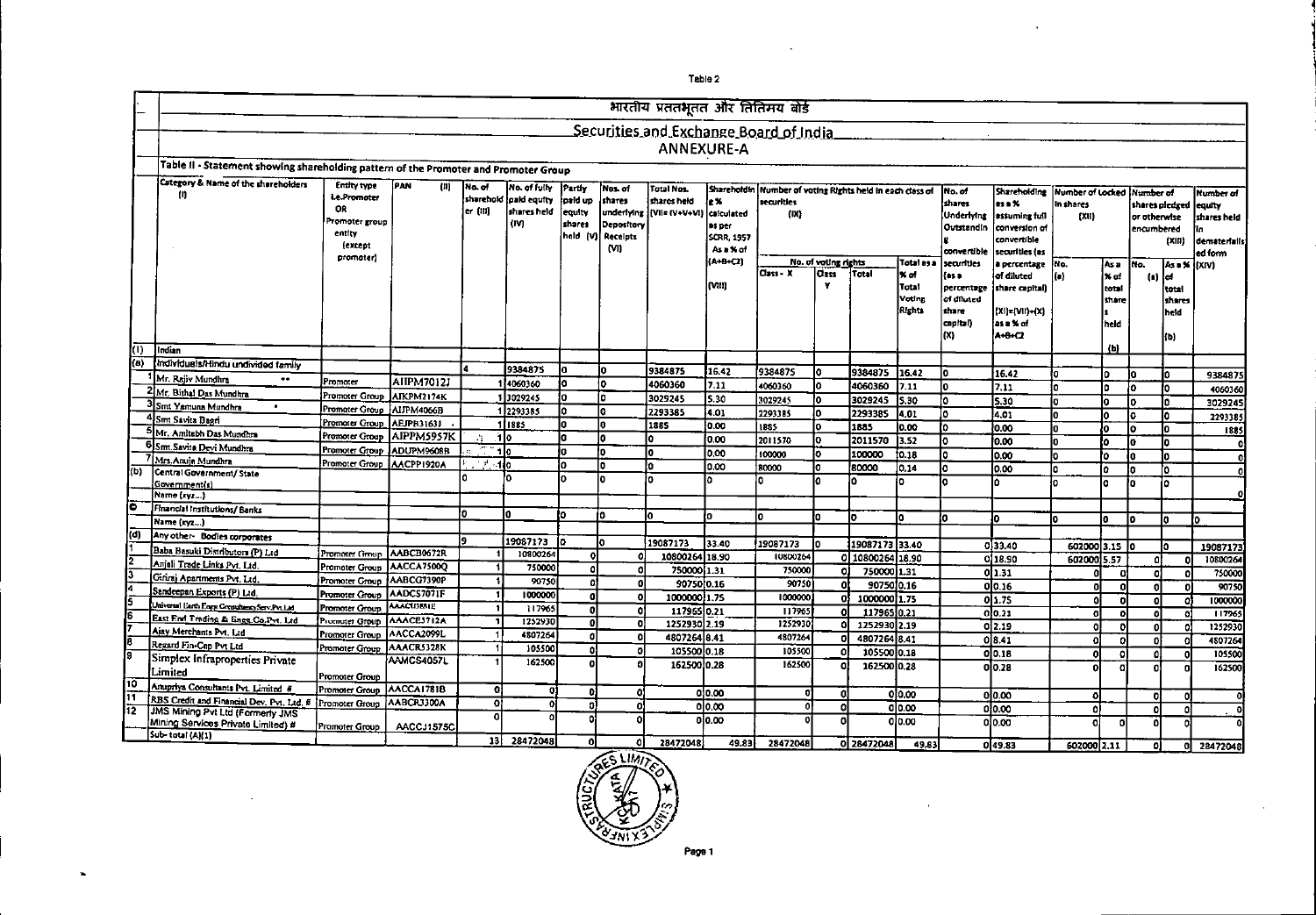|           |                                                                                                                                                                                                                |                                                                              |            |                 |                                             |                             |                                                  |                                                     |                                                          | भारतीय प्रततभूतत और तितिमय बोर्ड                                     |                                                 |            |                                                  |                                                                            |                                                                                                                      |                    |                                          |                            |                                                         |                                                                       |
|-----------|----------------------------------------------------------------------------------------------------------------------------------------------------------------------------------------------------------------|------------------------------------------------------------------------------|------------|-----------------|---------------------------------------------|-----------------------------|--------------------------------------------------|-----------------------------------------------------|----------------------------------------------------------|----------------------------------------------------------------------|-------------------------------------------------|------------|--------------------------------------------------|----------------------------------------------------------------------------|----------------------------------------------------------------------------------------------------------------------|--------------------|------------------------------------------|----------------------------|---------------------------------------------------------|-----------------------------------------------------------------------|
|           |                                                                                                                                                                                                                |                                                                              |            |                 |                                             |                             |                                                  |                                                     |                                                          | Securities and Exchange Board of India                               |                                                 |            |                                                  |                                                                            |                                                                                                                      |                    |                                          |                            |                                                         |                                                                       |
|           |                                                                                                                                                                                                                |                                                                              |            |                 |                                             |                             |                                                  |                                                     | <b>ANNEXURE-A</b>                                        |                                                                      |                                                 |            |                                                  |                                                                            |                                                                                                                      |                    |                                          |                            |                                                         |                                                                       |
|           | Table II - Statement showing shareholding pattern of the Promoter and Promoter Group                                                                                                                           |                                                                              |            |                 |                                             |                             |                                                  |                                                     |                                                          |                                                                      |                                                 |            |                                                  |                                                                            |                                                                                                                      |                    |                                          |                            |                                                         |                                                                       |
|           | Category & Name of the shareholders                                                                                                                                                                            | <b>Entity type</b>                                                           | PAN<br>(0) | No. of          | No. of fully                                | Parth                       | Nos. of                                          | <b>Total Nos.</b>                                   |                                                          |                                                                      |                                                 |            |                                                  |                                                                            |                                                                                                                      |                    |                                          |                            |                                                         |                                                                       |
|           | (I)                                                                                                                                                                                                            | <b>Le.Promoter</b><br>OR<br>Promoter group<br>entity<br>fexcent<br>promoter) |            | er (111)        | sharehold paid equity<br>shares held<br>(M) | paid up<br>equity<br>shares | shares<br>Depository<br>held (V) Receipts<br>(M) | shares held<br>underlying (VII= IV+V+VI) calculated | Sharcholdin<br>ls %<br>as per<br>SCRR, 1957<br>As a % of | Number of voting Rights held in each class of<br>securities.<br>(DX) |                                                 |            |                                                  | No. of<br>shares<br>Underlying<br>Outstandin<br>convertible                | Shareholding Number of Locked Number of<br>as a %<br>assuming full<br>conversion of<br>convertible<br>securities (as | In shares<br>(XII) |                                          | or otherwise<br>encumbered | shares pledged<br>(X311)                                | Number of<br><b>coulty</b><br>shares held<br>dematerialis)<br>ed form |
|           |                                                                                                                                                                                                                |                                                                              |            |                 |                                             |                             |                                                  |                                                     | $(A + B + C2)$<br>kvm).                                  | Class - X                                                            | No. of voting rights<br><b>Cass</b><br><b>Y</b> | Total      | Total as a<br>l% of<br>Total<br>Voting<br>Rights | securities<br>ím a<br>percentage<br>of diluted<br>share<br>croftal)<br>lm. | a percentage No.<br>of diluted<br>share capital)<br>(XI)=(VII)+(X)<br>as a % of<br><b>A+B+C2</b>                     |                    | lAs a<br>l% of<br>total<br>share<br>held | ino.<br>(a)                | As = % (XIV)<br>laf<br>total<br>shares<br>held<br>l (b) |                                                                       |
| 2)<br>(a) | Foreian                                                                                                                                                                                                        |                                                                              | ٥          | lo.             | I٥                                          | ۱a                          | ٥                                                |                                                     | lo.                                                      | l٥                                                                   | lö                                              | I۵         | ۵                                                | I٥                                                                         | Ō                                                                                                                    |                    | ſЫ                                       |                            |                                                         |                                                                       |
|           | Individuals (Non-Resident Individuals)<br>Foreign Individuals)                                                                                                                                                 |                                                                              |            | o               |                                             | 'n                          | Iñ                                               | In                                                  | ł٨                                                       |                                                                      | lо                                              | In         | ł۸                                               | lo                                                                         | la.                                                                                                                  | 'n                 | łσ<br>lп                                 | lo.<br>łσ                  | lo.<br>lо                                               | lo.                                                                   |
|           | Name $(xyz)$                                                                                                                                                                                                   |                                                                              |            |                 |                                             |                             |                                                  |                                                     |                                                          |                                                                      |                                                 |            |                                                  |                                                                            |                                                                                                                      |                    |                                          |                            |                                                         | l٥                                                                    |
| (b)       | Government                                                                                                                                                                                                     |                                                                              | l٥         | lo.             | la                                          |                             | ł۵                                               |                                                     |                                                          |                                                                      |                                                 |            |                                                  |                                                                            |                                                                                                                      |                    |                                          |                            |                                                         |                                                                       |
|           | Name (xvz                                                                                                                                                                                                      |                                                                              |            |                 |                                             |                             |                                                  | I٥                                                  | I٥                                                       | I٥                                                                   | l٥                                              | n          | lo                                               | n                                                                          | n                                                                                                                    |                    | lo.                                      | IO.                        | lo:                                                     | Ĩ٥                                                                    |
| ۰         | [Institutions                                                                                                                                                                                                  |                                                                              | n          | ١o              | la.                                         |                             | l٥                                               | ۱O                                                  | tΟ                                                       | m                                                                    |                                                 |            |                                                  |                                                                            |                                                                                                                      |                    |                                          |                            |                                                         |                                                                       |
|           | Name (xvz)                                                                                                                                                                                                     |                                                                              |            |                 |                                             |                             |                                                  |                                                     |                                                          |                                                                      | n                                               | n          | I٥                                               | n                                                                          | n.                                                                                                                   | n                  | to.                                      | lo <sup>-</sup>            | ١o                                                      | I٥                                                                    |
| (d)       | Foreign Pontolio Investor                                                                                                                                                                                      |                                                                              |            | I٥              | n                                           |                             |                                                  | ın                                                  | ю                                                        |                                                                      | o                                               |            |                                                  |                                                                            |                                                                                                                      |                    |                                          |                            |                                                         |                                                                       |
|           | Name (xyz)                                                                                                                                                                                                     |                                                                              |            |                 |                                             |                             |                                                  |                                                     |                                                          |                                                                      |                                                 | l٥         | m                                                |                                                                            | n                                                                                                                    | I٥                 |                                          | lo.                        | to.                                                     | lo.                                                                   |
| (e)       | Any other (specify)                                                                                                                                                                                            |                                                                              | lo         | lo.             | IO.                                         | o.                          | l٥                                               | in.                                                 | ١o                                                       | n                                                                    | o                                               | Ιo         | n                                                |                                                                            |                                                                                                                      |                    |                                          |                            |                                                         |                                                                       |
|           | Name (xyz)                                                                                                                                                                                                     |                                                                              |            |                 |                                             |                             |                                                  |                                                     |                                                          |                                                                      |                                                 |            |                                                  | ın                                                                         | lo.                                                                                                                  | O.                 |                                          | 'n                         | ١o                                                      | łσ                                                                    |
|           | Sub-total (A)(2)                                                                                                                                                                                               |                                                                              | 'n         | n               |                                             |                             | 'n                                               | ۱n                                                  |                                                          | m                                                                    | l0.                                             | in.        | 'n                                               |                                                                            |                                                                                                                      |                    |                                          |                            |                                                         |                                                                       |
|           | <b>Total Shareholding of Promoter</b><br>and Promoter Group<br><b>A-4811HAX21 #</b>                                                                                                                            |                                                                              |            | $\overline{13}$ | 28472048                                    |                             | o                                                | 28472048                                            | 49.83                                                    | 28472048                                                             |                                                 | 0 28472048 | 49.83                                            |                                                                            | ם.<br>049.83                                                                                                         | ln.<br>602000 2.11 | m                                        | lo.<br>۵I                  | I٥<br>οl                                                | 28472048                                                              |
|           | - Shares/Voting rights includes 250000 nos of Shares held in the Capacity of trustees of a trust.                                                                                                              |                                                                              |            |                 |                                             |                             |                                                  |                                                     |                                                          |                                                                      |                                                 |            |                                                  |                                                                            |                                                                                                                      |                    |                                          |                            |                                                         |                                                                       |
|           | a. Shares/Voting rights includes 233920 nos of Shares held in the Capacity of trustees of a trust.                                                                                                             |                                                                              |            |                 |                                             |                             |                                                  |                                                     |                                                          |                                                                      |                                                 |            |                                                  |                                                                            |                                                                                                                      |                    |                                          |                            |                                                         |                                                                       |
|           | b. Share Noting right includes 65000 no. of shares held in the capacity of his Minor Son.                                                                                                                      |                                                                              |            |                 |                                             |                             |                                                  |                                                     |                                                          |                                                                      |                                                 |            |                                                  |                                                                            |                                                                                                                      |                    |                                          |                            |                                                         |                                                                       |
|           | # Total no of Promoters and Promoter group 19 nos but 6 Promoters group are not hold any shares.                                                                                                               |                                                                              |            |                 |                                             |                             |                                                  |                                                     |                                                          |                                                                      |                                                 |            |                                                  |                                                                            |                                                                                                                      |                    |                                          |                            |                                                         |                                                                       |
|           | Details of Shares which remain unclaimed may be given here along with details such as number of shareholders, outstanding shares held in demat/unclaimed suspense account, voting rights which are frozen etc. |                                                                              |            |                 |                                             |                             |                                                  |                                                     |                                                          |                                                                      |                                                 |            |                                                  |                                                                            |                                                                                                                      |                    |                                          |                            |                                                         |                                                                       |
|           |                                                                                                                                                                                                                |                                                                              |            |                 |                                             |                             |                                                  |                                                     |                                                          |                                                                      |                                                 |            |                                                  |                                                                            |                                                                                                                      |                    |                                          |                            |                                                         |                                                                       |
|           | (1) PAN would not be displayed on website of Stock Exchange(s)                                                                                                                                                 |                                                                              |            |                 |                                             |                             |                                                  |                                                     |                                                          |                                                                      |                                                 |            |                                                  |                                                                            |                                                                                                                      |                    |                                          |                            |                                                         |                                                                       |
|           | (2) The term "Encumbrance" has the same meaning as assigned under regulation 28(3) of SEBI (Substantial Acquisition of Shares and Toyogo Regulation, 2011                                                      |                                                                              |            |                 |                                             |                             |                                                  |                                                     |                                                          |                                                                      |                                                 |            |                                                  |                                                                            |                                                                                                                      |                    |                                          |                            |                                                         |                                                                       |
|           |                                                                                                                                                                                                                |                                                                              |            |                 |                                             |                             |                                                  |                                                     |                                                          |                                                                      |                                                 |            |                                                  |                                                                            |                                                                                                                      |                    |                                          |                            |                                                         |                                                                       |
|           |                                                                                                                                                                                                                |                                                                              |            |                 |                                             |                             |                                                  | $\langle \vec{z} \rangle$<br>ā                      |                                                          |                                                                      |                                                 |            |                                                  |                                                                            |                                                                                                                      |                    |                                          |                            |                                                         |                                                                       |

Table 2



 $\mathcal{L} \rightarrow \mathcal{L}$ 

 $\cdot$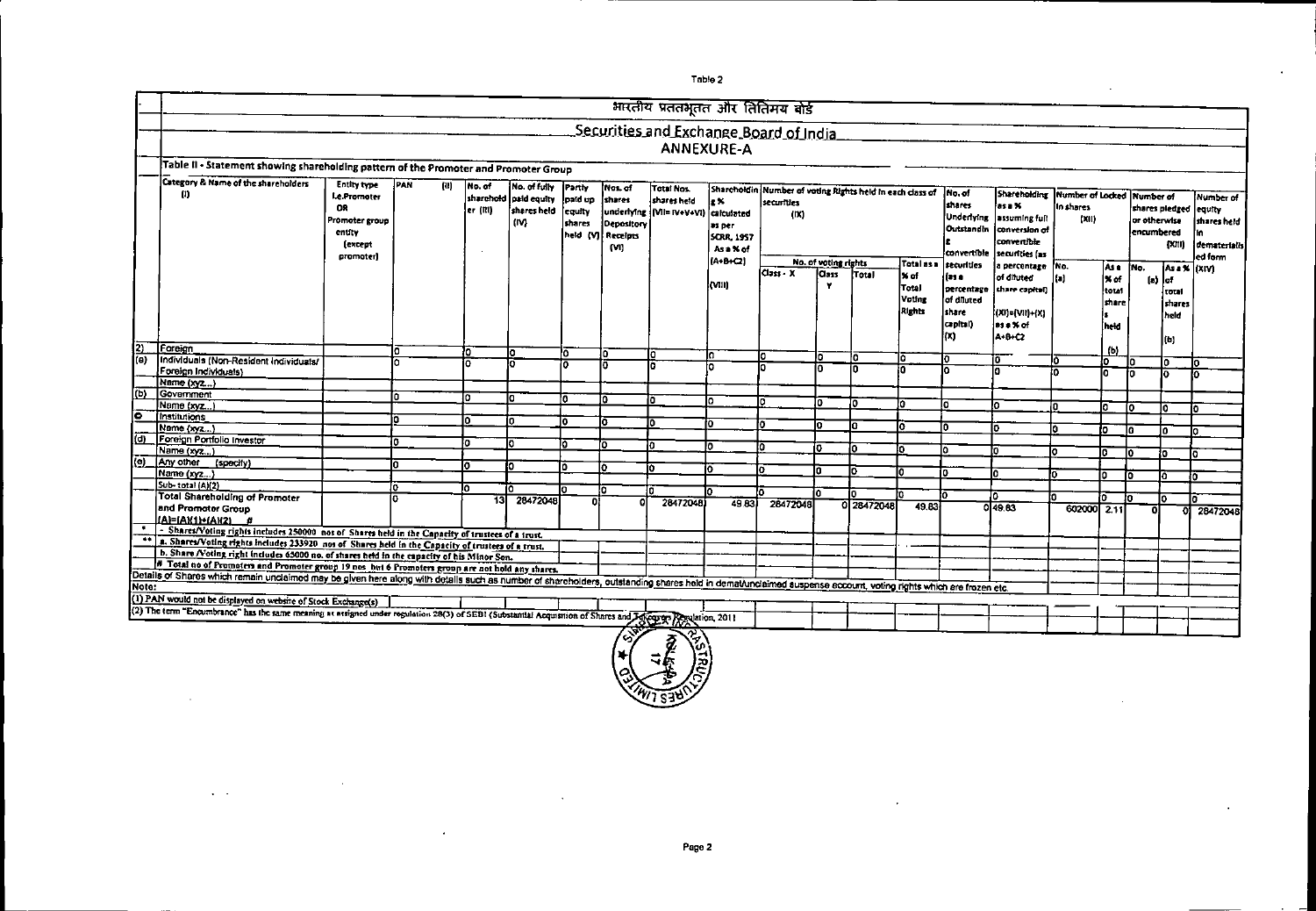|      |                                                         |                     |        |                                                                                             |                            |                         |                                                                               |                                          |                                        |                      | भारतीय प्रततभूतत और तितिमय बोर्ड                                             |                                                                |                                                                          |                                                                                                                     |            |                                             |                                                                                                 |                                                                        |                                                         |
|------|---------------------------------------------------------|---------------------|--------|---------------------------------------------------------------------------------------------|----------------------------|-------------------------|-------------------------------------------------------------------------------|------------------------------------------|----------------------------------------|----------------------|------------------------------------------------------------------------------|----------------------------------------------------------------|--------------------------------------------------------------------------|---------------------------------------------------------------------------------------------------------------------|------------|---------------------------------------------|-------------------------------------------------------------------------------------------------|------------------------------------------------------------------------|---------------------------------------------------------|
|      |                                                         |                     |        |                                                                                             |                            |                         |                                                                               |                                          |                                        |                      | Securities and Exchange Board of India                                       |                                                                |                                                                          |                                                                                                                     |            |                                             |                                                                                                 |                                                                        |                                                         |
|      |                                                         |                     |        |                                                                                             |                            |                         |                                                                               |                                          |                                        |                      | Table III - Statement showing shareholding pattern of the Public shareholder |                                                                |                                                                          |                                                                                                                     |            |                                             |                                                                                                 |                                                                        |                                                         |
|      | Category & Name of the<br>shareholders<br>$^{(1)}$      | <b>IPAN</b><br>(II) | No. of | No. of fully Partly<br>sharehol paid equity paid up<br>der (III) shares held equity<br>(IV) | shares<br>held (V) Deposit | Ing                     | Nos. of Total Nos.<br>shares shares held<br>underly (VII= IV+V+VI) calculated | $\vert x \times$<br>as per<br>SCRR, 1957 | securities<br>(1)                      |                      | Shareholdin Number of voting Rights held in each class of                    |                                                                | No. of Total<br>lying.<br>Outsta Ifull                                   | shares shareholdin in shares<br>Underl <i>g</i> as a %<br>lassumine                                                 | (XII)      |                                             | Number of Locked Number of shares<br>pledged or otherwise<br>lencumbered<br>(x <sub>III</sub> ) |                                                                        | Number of<br>equity shares<br>held in<br>dematerialised |
|      |                                                         |                     |        |                                                                                             |                            | lory<br>Receipt<br>(VI) |                                                                               | As a % of<br>(A+B+C2)<br>(VIII)          | No. of voting rights<br>Class<br>leg:X | <b>Class</b><br>eg:Y | Total                                                                        | <b>Total as</b><br>la % of<br>Total<br>Voting<br><b>Rights</b> | nding<br>conver of<br>itible<br>es<br>ng<br>warran share<br>lts)<br>ltxi | conversion<br>convertible<br>securiti securities<br>lías a<br>(Includi percentage<br>of diluted<br>capital)<br>(XI) | No.<br>(a) | As a %<br>of total<br>shares<br>held<br>(b) | No. {Not<br>Applicable)<br>(a)                                                                  | As a % of<br>total<br><i>shares</i><br>held (not<br>Applicable)<br>(b) | form (XIV)                                              |
| kD)  | Institutions                                            |                     |        |                                                                                             |                            |                         |                                                                               |                                          |                                        |                      |                                                                              |                                                                |                                                                          |                                                                                                                     |            |                                             |                                                                                                 |                                                                        |                                                         |
| l(a) | Mutual Funds<br><b>HDFC TRUSTEE COMPANY</b>             |                     |        | 504883310                                                                                   |                            | lo.                     | 5048833                                                                       | 18.84                                    | 5048833                                |                      | 5048833                                                                      | 8.84                                                           | lо                                                                       | 8.84                                                                                                                |            | I٥                                          |                                                                                                 |                                                                        | 5048833                                                 |
|      | LIMITED-HDFC Flexi Cap<br>Fund.HDFC Infrastructure Fund | AAATH1809A          |        | 504883310                                                                                   |                            | ١o                      | 5048833                                                                       | 884                                      | 5048833                                |                      | 5048833                                                                      | 8.84                                                           | IО                                                                       | 8.84                                                                                                                |            | Ιā                                          |                                                                                                 |                                                                        | 5048833                                                 |
| 间    | Venture Capital Funds                                   |                     | I٥     | I∩                                                                                          | lo.                        | I٥                      | ١a                                                                            | lo.                                      |                                        |                      | l٥                                                                           | m                                                              | I٥                                                                       | ln.                                                                                                                 | lo.        | ln.                                         | l0.                                                                                             | łо                                                                     | l٥                                                      |
|      | Name (xvz)                                              |                     |        |                                                                                             |                            |                         |                                                                               |                                          |                                        |                      |                                                                              |                                                                |                                                                          |                                                                                                                     |            |                                             |                                                                                                 |                                                                        |                                                         |
| (c)  | Altemate Investment<br><b>Funds</b>                     |                     | ln.    |                                                                                             | l0.                        |                         | 10.                                                                           | lo.oo                                    |                                        | o                    | ١o                                                                           | io oo                                                          | חו                                                                       | 0.00                                                                                                                | l۵         | I٥                                          | ın                                                                                              |                                                                        | n                                                       |
|      | Name (xyz)                                              |                     |        |                                                                                             |                            |                         |                                                                               |                                          |                                        |                      |                                                                              |                                                                |                                                                          |                                                                                                                     |            |                                             |                                                                                                 |                                                                        |                                                         |



 $\bar{z}$ 

Table 3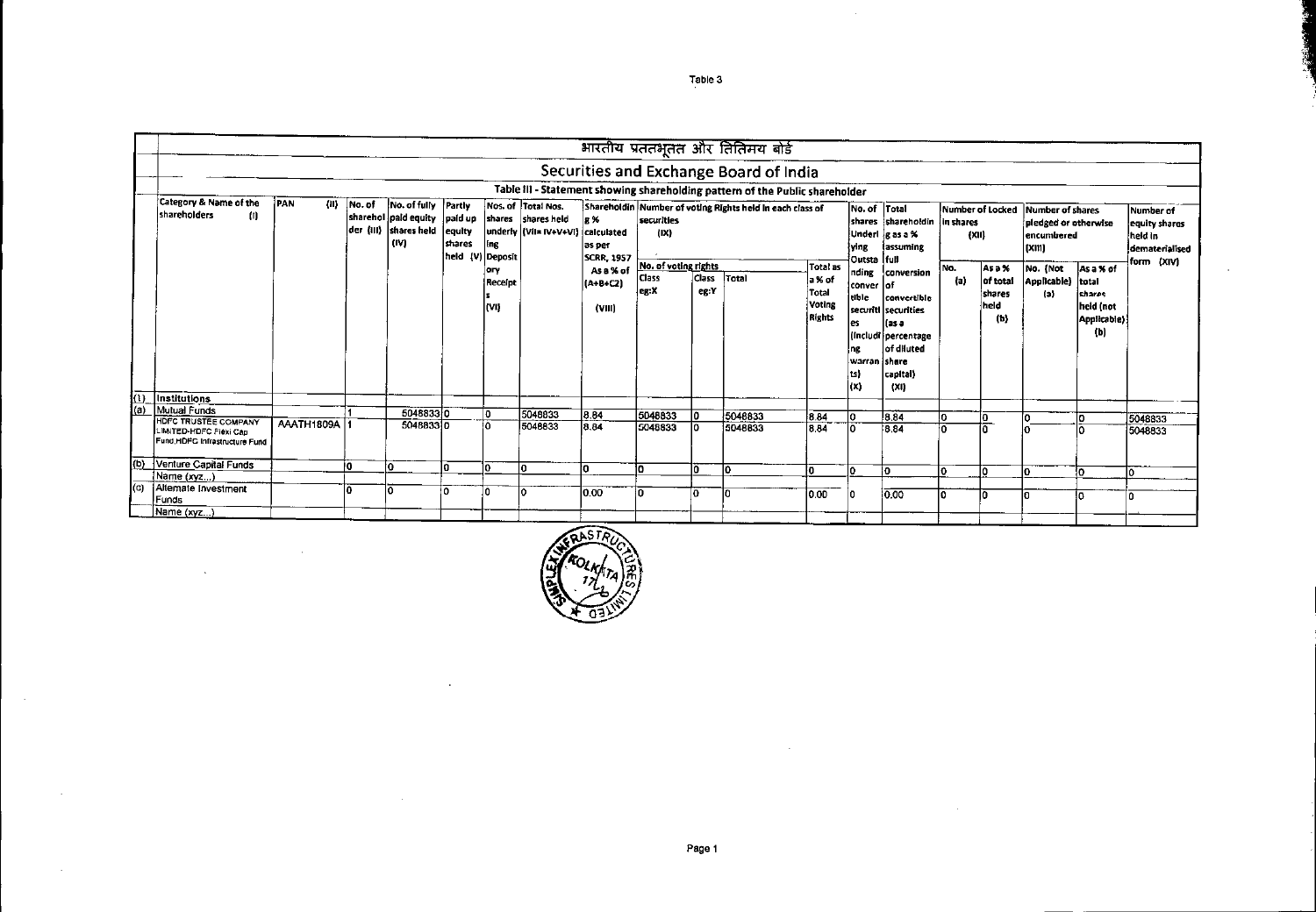|                     |                                                               |       |     |        |                                                                                |                             |                         |                                                                   |                                                          |                      |                      | भारतीय प्रततभूतत और तितिमय बोर्ड                                             |                                            |                                                                |                                                                                                     |                   |                                   |                                                                                    |                                                                  |                                                         |
|---------------------|---------------------------------------------------------------|-------|-----|--------|--------------------------------------------------------------------------------|-----------------------------|-------------------------|-------------------------------------------------------------------|----------------------------------------------------------|----------------------|----------------------|------------------------------------------------------------------------------|--------------------------------------------|----------------------------------------------------------------|-----------------------------------------------------------------------------------------------------|-------------------|-----------------------------------|------------------------------------------------------------------------------------|------------------------------------------------------------------|---------------------------------------------------------|
|                     |                                                               |       |     |        |                                                                                |                             |                         |                                                                   |                                                          |                      |                      | Securities and Exchange Board of India                                       |                                            |                                                                |                                                                                                     |                   |                                   |                                                                                    |                                                                  |                                                         |
|                     |                                                               |       |     |        |                                                                                |                             |                         |                                                                   |                                                          |                      |                      | Table III - Statement showing shareholding pattern of the Public shareholder |                                            |                                                                |                                                                                                     |                   |                                   |                                                                                    |                                                                  |                                                         |
|                     | Category & Name of the<br>shareholders<br>$\langle 0 \rangle$ | ÍPAN. | (n) | No. of | No. of fully Partly<br>sharehol   pald equity<br>der (III) shares held<br>(IV) | paid up<br>equity<br>shares | ing<br>held (V) Deposit | Nos of Total Nos.<br>shares shares held<br>underly [VII= IV+V+VI] | lg %<br><i>calculated</i><br>as per<br><b>SCRR, 1957</b> | securities<br>(X)    |                      | Shareholdin Number of voting Rights held in each class of                    |                                            | No. of Total<br> ving <br>Outsta full                          | shares shareholdin<br>Underl  g as a %<br>assuming                                                  | In shares<br>[30] |                                   | Number of Locked Number of shares<br>pledged or otherwise<br>lencumbered<br>(XIII) |                                                                  | Number of<br>equity shares<br>held In<br>dematerialised |
|                     |                                                               |       |     |        |                                                                                |                             | ory                     |                                                                   | As a % of                                                | No. of voting rights |                      |                                                                              | Total as                                   | Inding                                                         | conversion                                                                                          | No.               | As a %                            | No. (Not                                                                           | As a % of                                                        | form (XIV)                                              |
|                     |                                                               |       |     |        |                                                                                |                             | Receipt<br>(VI)         |                                                                   | $(A+ B+ CZ)$<br>(viii)                                   | Class<br>leg:X       | <b>Class</b><br>eg:Y | Total                                                                        | a % of<br>Total<br>Voting<br><b>Rights</b> | conver of<br>tible<br>es<br>ng<br> warran  share<br>(ts<br>(x) | convertible<br>securiti securities<br>Kas a<br>(Includi percentage<br>of diluted<br>capital)<br>(x) | (a)               | of total<br>shares<br>held<br>(b) | Applicable)<br>(a)                                                                 | total<br><b>shares</b><br>held (not<br><b>Applicable)</b><br>(b) |                                                         |
| (d)                 | Foreign Venture Capital<br>Investors                          |       |     | ١a     | ١o                                                                             | io.                         | I٥                      | n                                                                 | l٥                                                       | lo.                  | lo.                  | ١ō                                                                           | lo.                                        | łn.                                                            | I∩                                                                                                  | ١o                | l٥                                | l0.                                                                                | In.                                                              | lō                                                      |
|                     | Name $(x_{y}z)$                                               |       |     |        |                                                                                |                             |                         |                                                                   |                                                          |                      |                      |                                                                              |                                            |                                                                |                                                                                                     |                   |                                   |                                                                                    |                                                                  |                                                         |
| l(e)                | Foreign Portfolio<br>Investors                                |       |     |        | 258137                                                                         | lo                          | io.                     | 258137                                                            | 0.45                                                     | 258137               | lo.                  | 258137                                                                       | 0.45                                       |                                                                | 0.45                                                                                                | ۱o                | l٥                                |                                                                                    | 'n                                                               | 258137                                                  |
| l(f)                | Financial Institutions/Banks                                  |       |     | n      | lo.                                                                            | ło.                         | l٥                      | 10                                                                | 0.00                                                     | lo.                  | lo.                  | ١o                                                                           | 0.00                                       | la.                                                            | 0.00                                                                                                | ۱a                | la.                               | o                                                                                  |                                                                  | ł٥                                                      |
|                     | Name (xvz)                                                    |       |     |        |                                                                                |                             |                         |                                                                   |                                                          |                      |                      |                                                                              |                                            |                                                                |                                                                                                     |                   |                                   |                                                                                    |                                                                  |                                                         |
| $\frac{f(g)}{f(h)}$ | <b>Insurance Companies</b><br><b>Provident Funds/</b>         |       |     |        | l0                                                                             | I٥                          | łO.                     | ١o                                                                | 0.00                                                     | foT                  | ln.                  | 'n                                                                           | 10.00                                      |                                                                | 0.00                                                                                                | I٥                | ł٥                                |                                                                                    |                                                                  | lo.                                                     |
|                     | Pension Funds<br>Name (xyz)                                   |       |     | in.    | lo                                                                             | ln.                         | o                       | ۱n                                                                |                                                          | l٥                   | lo.                  |                                                                              | n                                          | ln.                                                            | ١a                                                                                                  |                   | ١o                                |                                                                                    |                                                                  | l٥                                                      |
| O                   | Any other (specify)                                           |       |     |        |                                                                                |                             |                         |                                                                   |                                                          |                      |                      |                                                                              |                                            |                                                                |                                                                                                     |                   |                                   |                                                                                    |                                                                  |                                                         |
|                     | [Sub-Total (B) (1)                                            |       |     | ln.    | ١o                                                                             | In.                         |                         | lո                                                                | o                                                        |                      | l0.                  | ١o                                                                           |                                            |                                                                | o                                                                                                   |                   | l0                                | Ω                                                                                  | Ω                                                                | l٥                                                      |
| $\overline{2}$      | Central Government/                                           |       |     | ls.    | 5306970                                                                        |                             |                         | 5306970                                                           | 9.29                                                     | 5306970              | $\overline{0}$       | 5306970                                                                      | 9.29                                       | ١o                                                             | $\overline{9.29}$                                                                                   |                   | lo.                               |                                                                                    |                                                                  | 5306970                                                 |
|                     | <b>State</b><br>Government(s)/Preside<br>nt of India          |       |     |        |                                                                                | n                           | l٥                      |                                                                   | 10.00                                                    | ١n                   |                      | ln.                                                                          | lo.oo                                      | l٥                                                             | 0.00                                                                                                | In                | l۵                                | l∩.                                                                                |                                                                  |                                                         |
|                     | Name (xyz)                                                    |       |     |        |                                                                                |                             |                         |                                                                   |                                                          |                      |                      |                                                                              |                                            |                                                                |                                                                                                     |                   |                                   |                                                                                    |                                                                  |                                                         |
|                     | Sub-Total (B) (2)                                             |       |     | i٥     | ۱n                                                                             | I٥                          | I٥                      | ١û                                                                | 0.00                                                     | ١n                   | i٥                   | ۱ō                                                                           | $\overline{000}$                           | In.                                                            | ln on                                                                                               | ln.               | In                                | ı.                                                                                 | ln.                                                              | m                                                       |



Table 3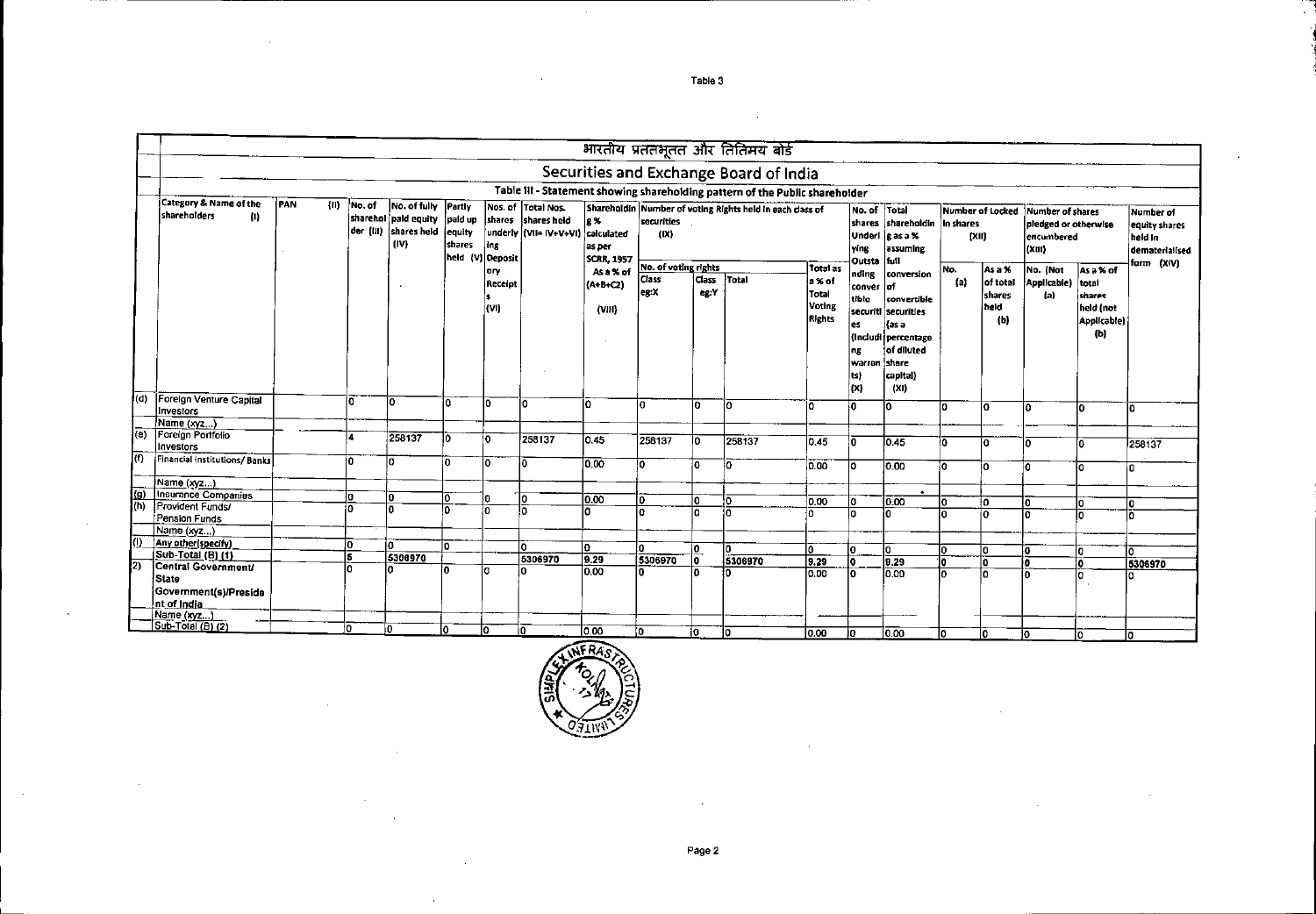|     |                                                                                             |               |        |                                                                               |                                                |                 |                                                                               |                                     |                      |                 | भारतीय प्रततभूतत और तितिमय बोर्ड                                             |                                            |                                                                 |                                                                                                       |                           |                                   |                                                                      |                                             |                                                                        |
|-----|---------------------------------------------------------------------------------------------|---------------|--------|-------------------------------------------------------------------------------|------------------------------------------------|-----------------|-------------------------------------------------------------------------------|-------------------------------------|----------------------|-----------------|------------------------------------------------------------------------------|--------------------------------------------|-----------------------------------------------------------------|-------------------------------------------------------------------------------------------------------|---------------------------|-----------------------------------|----------------------------------------------------------------------|---------------------------------------------|------------------------------------------------------------------------|
|     |                                                                                             |               |        |                                                                               |                                                |                 |                                                                               |                                     |                      |                 | Securities and Exchange Board of India                                       |                                            |                                                                 |                                                                                                       |                           |                                   |                                                                      |                                             |                                                                        |
|     |                                                                                             |               |        |                                                                               |                                                |                 |                                                                               |                                     |                      |                 | Table III - Statement showing shareholding pattern of the Public shareholder |                                            |                                                                 |                                                                                                       |                           |                                   |                                                                      |                                             |                                                                        |
|     | Category & Name of the<br>shareholders<br>$\langle 0 \rangle$                               | İPANÎ<br>(II) | No. of | No. of fully<br>sharehol paid equity Joaid up<br>der (III) shares held<br>(M) | Partly<br>equity<br>shares<br>held (V) Deposit | ling            | Nos. of Total Nos.<br>shares shares held<br>underly (VII= IV+V+VI) calculated | le %<br>as per<br><b>SCRR, 1957</b> | securities<br>(1)    |                 | Shareholdin Number of voting Rights held in each class of                    |                                            | No. of Total<br>shares<br>ying.<br>Outsta                       | shareholdin In shares<br>Underliges a %<br>assuming<br>lfuti                                          | Number of Locked<br>(XII) |                                   | Number of shares<br>pledged or otherwise<br>encumbered<br>$(x$ $(t)$ |                                             | Number of<br>equity shares<br>Íheld In<br>dematerialised<br>form (XIV) |
|     |                                                                                             |               |        |                                                                               |                                                | lory            |                                                                               | As a % of                           | No. of voting rights |                 |                                                                              | Total as                                   | nding                                                           | conversion                                                                                            | INo.                      | As a %                            | No. (Not                                                             | As a % of                                   |                                                                        |
|     |                                                                                             |               |        |                                                                               |                                                | Receipt<br>lon) |                                                                               | (A+B+C2)<br>(v <sub>III</sub> )     | Class<br>leg:X       | lCəss i<br>eg:Y | Total                                                                        | a % of<br>Total<br>Voting<br><b>Rights</b> | conver of<br>tible.<br>es.<br>ing.<br>warran share<br>lr)<br>im | convertible<br>securiti securities<br>l fas a<br>(indudi percentage<br>of diluted<br>capital)<br>(XI) | (a)                       | of total<br>shares<br>held<br>(b) | Applicable) total<br>(a)                                             | diares.<br>held (not<br>Applicable).<br>(b) |                                                                        |
| 3)  | Non-institutions                                                                            |               |        |                                                                               |                                                |                 |                                                                               |                                     |                      |                 |                                                                              |                                            |                                                                 |                                                                                                       |                           |                                   |                                                                      |                                             |                                                                        |
| (a) | Individuals-                                                                                |               |        |                                                                               |                                                |                 |                                                                               |                                     |                      |                 |                                                                              |                                            |                                                                 |                                                                                                       |                           |                                   |                                                                      |                                             |                                                                        |
|     | . Individual shareholders<br>holding nominal share<br>capital up to Rs. 2 lakhs             |               | 19739  | 11177329                                                                      | ١o                                             | ۱o              | 11177329                                                                      | 19.56                               | 11177329             | I٥              | 11177329                                                                     | 19.56                                      | ١o                                                              | 19.56                                                                                                 | α                         | l0.00                             | ł٥                                                                   | 10.00                                       | 11002924                                                               |
|     | li. Individual shareholders<br>holding nominal share<br>capital in excess of Rs. 2<br>lakhs |               | 112    | 3043813                                                                       | lō.                                            | lo.             | 3043813                                                                       | 5.33                                | 3043813              | 10.             | 3043813                                                                      | 5.33                                       | 10                                                              | 5.33                                                                                                  | m                         | 10.00                             | l٥                                                                   | 0.00                                        | 3043813                                                                |
|     | <b>PARIKSHIT MUNDHRA</b>                                                                    | AHPPM2289M 1  |        | 985543                                                                        | Ιō                                             | l٥              | 985543                                                                        | 1.72                                | 985543               | İ٥              | 085543                                                                       | 1.72                                       | ١ō                                                              | 1.72                                                                                                  | ١o                        | 0.00                              | ١o                                                                   | l٥                                          | 985543                                                                 |
| (ര) | <b>NBFCs registered with</b><br>RBI                                                         |               | ۱o     | l٥                                                                            | İ۵                                             | lo.             | I٥                                                                            | I۵                                  | l٥                   | Ιō              | lo.                                                                          | Ι۵                                         | l٥                                                              | lo.                                                                                                   | n.                        | ľσ                                | l٥                                                                   | ľö                                          | l٥                                                                     |
|     | Name (xyz)                                                                                  |               |        |                                                                               |                                                |                 |                                                                               |                                     |                      |                 |                                                                              |                                            |                                                                 |                                                                                                       |                           |                                   |                                                                      |                                             |                                                                        |
| ē   | Employee Trusts                                                                             |               | l۵     | lo.                                                                           | lo.                                            | n.              | in.                                                                           | la.                                 | lo.                  | l۵              | Ιa                                                                           |                                            |                                                                 | ١O                                                                                                    |                           |                                   |                                                                      |                                             |                                                                        |
|     | Namo (xyz)                                                                                  |               |        |                                                                               |                                                |                 |                                                                               |                                     |                      |                 |                                                                              | ١o                                         |                                                                 |                                                                                                       | O                         | ۱o                                | I∩                                                                   | ln.                                         | l٥                                                                     |
| (d) | Overseas Depositories<br>(holding Drs)<br>(balancing figure)                                |               | n      | lö                                                                            | n.                                             | l٥              | lo.                                                                           | ln.                                 | I٨                   | ۱ö              | ١o                                                                           | I٥                                         | lo.                                                             | I٥                                                                                                    | I٥                        | io.                               | 10.                                                                  | Ιo                                          | ١o                                                                     |
|     | Name (xyz)                                                                                  |               |        |                                                                               |                                                |                 |                                                                               |                                     |                      |                 |                                                                              |                                            |                                                                 |                                                                                                       |                           |                                   |                                                                      |                                             |                                                                        |



 $\sim$ 

Table 3

 $\mathbf{A}_i$  $\epsilon$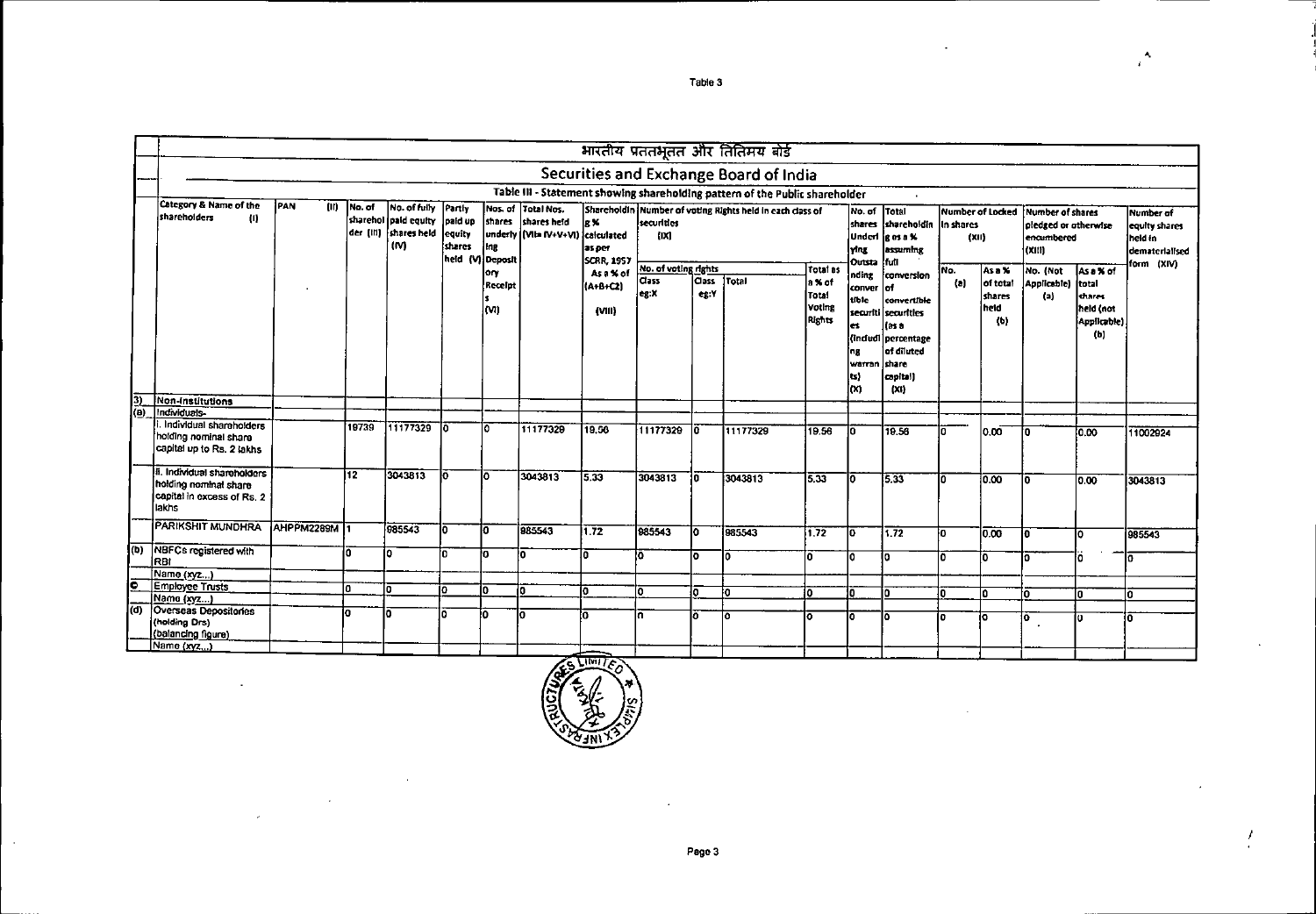|     |                                                             |            |        |                                                                                        |                         |                                  |                                                                                    |                                                   |                                           |                | भारतीय प्रततभूतत और तितिमय बोई                                               |                                            |                                                                |                                                                                                          |              |                                   |                                                                           |                                                    |                                                                              |
|-----|-------------------------------------------------------------|------------|--------|----------------------------------------------------------------------------------------|-------------------------|----------------------------------|------------------------------------------------------------------------------------|---------------------------------------------------|-------------------------------------------|----------------|------------------------------------------------------------------------------|--------------------------------------------|----------------------------------------------------------------|----------------------------------------------------------------------------------------------------------|--------------|-----------------------------------|---------------------------------------------------------------------------|----------------------------------------------------|------------------------------------------------------------------------------|
|     |                                                             |            |        |                                                                                        |                         |                                  |                                                                                    |                                                   |                                           |                |                                                                              |                                            |                                                                |                                                                                                          |              |                                   |                                                                           |                                                    |                                                                              |
|     |                                                             |            |        |                                                                                        |                         |                                  |                                                                                    |                                                   |                                           |                | Securities and Exchange Board of India                                       |                                            |                                                                |                                                                                                          |              |                                   |                                                                           |                                                    |                                                                              |
|     | Category & Name of the                                      | PAN.       |        |                                                                                        |                         |                                  |                                                                                    |                                                   |                                           |                | Table III - Statement showing shareholding pattern of the Public shareholder |                                            |                                                                |                                                                                                          |              |                                   |                                                                           |                                                    |                                                                              |
|     | shareholders<br>49                                          | (II)       | No. of | No. of fully   Partly<br>sharehol paid equity paid up<br>der (iii) shares held<br>(IV) | equity<br><b>shares</b> | ing.<br>held (V) Deposit<br>lery | Nos. of Total Nos.<br>shares shares held<br>[underly   (VII= IV+V+VI)   calculated | le %<br>las per<br><b>SCRR, 1957</b><br>As a % of | securities<br>(1)<br>No. of voting rights |                | Shareholdin Number of voting Rights held in each class of                    | Total as                                   | No. of Total<br>Ishares<br> ving <br>Outsta full<br>nding      | shareholdin in shares<br>Undert gas a %<br>assuming<br>conversion                                        | (XII)<br>No. | Number of Locked<br>As a %        | Number of shares<br>pledged or otherwise<br>encumbered<br>(x)<br>No. (Not | As a % of                                          | <b>Number of</b><br>equity shares<br>heid in<br>dematerialised<br>form (XIV) |
|     |                                                             |            |        |                                                                                        |                         | Receipt<br>ltvu                  |                                                                                    | (A+B+C2)<br>(VIII)                                | Class<br>leg:X                            | lClass<br>eg:Y | Total                                                                        | a % of<br><b>Total</b><br>Voting<br>Rights | conver of<br>tible<br>es.<br>ng<br>warran Ishare<br>tsl<br>(X) | convertible<br>securiti securities<br>l fas a<br>Includi percentage<br>of diluted<br>capital)<br>$(x_0)$ | (a)          | of total<br>shares<br>held<br>(b) | Applicable)<br>$\left( p\right)$                                          | total<br>shares<br>held (not<br>Applicable)<br>(b) |                                                                              |
| (e) | Any other: (Specify)<br><b>BODIES CORPORATES:</b>           |            | 1019   | 9142660                                                                                | ≬0.                     | lo.                              | 9142660                                                                            | 16.00                                             | 9142660                                   | 10             | 9142660                                                                      | 16.00                                      | ١o                                                             | 16.00                                                                                                    | 0.00         | 0.00                              | 0.00                                                                      | 10.00                                              |                                                                              |
|     |                                                             |            | 180    | 7187227                                                                                | lo.                     | ۱O                               | 7187227                                                                            | 12.58                                             | 7187227                                   | 10             | 7187227                                                                      | 12.58                                      | io                                                             | 12.58                                                                                                    | n            | 0.00                              | I۵                                                                        | ١o                                                 | 8873625<br>7181942                                                           |
|     | SOUTH ASIA FINVEST PRIVATE<br><b>LIMITED</b>                | AACCS7639E |        | 624000                                                                                 | n.                      | In.                              | 624000                                                                             | 1.09                                              | 624000                                    | ١ō             | 624000                                                                       | 1.09                                       | ١o                                                             | 1.09                                                                                                     | 0.           | 0.00                              | lo.                                                                       | ln.                                                | 624000                                                                       |
|     | <b>DEEPA BAGLA FINANCIAL</b><br>CONSULTANTS PRIVATE LIMITED | AAACK9094R |        | 894814                                                                                 | IO.                     | l0.                              | 894814                                                                             | 1.57                                              | 894814                                    | l٥             | 894814                                                                       | 1.57                                       | l٥                                                             | 1.57                                                                                                     |              | 0.00                              | ١o                                                                        | I۵                                                 | 894814                                                                       |
|     | <b>CLEARING MEMBER</b>                                      |            | 40     | 88879                                                                                  | lo.                     | lo.                              | 88879                                                                              | 0.16                                              | 88879                                     | I٥             | 88879                                                                        |                                            |                                                                |                                                                                                          | in.          |                                   |                                                                           |                                                    |                                                                              |
|     | <b>IEPF</b>                                                 |            |        | 190044                                                                                 | ١o                      | lo.                              | 90044                                                                              | 0.16                                              | 90044                                     | I٥             | 90044                                                                        | ID 16.                                     | ١o                                                             | 0.16                                                                                                     |              | I٥                                | ١o                                                                        | l٥                                                 | 88879                                                                        |
|     | NON-RESIDENT INDIAN (NRI)                                   |            | 358    | 816720                                                                                 | IO.                     | l۵                               | 816720                                                                             | 1.43                                              | 816720                                    | ۱o             | 816720                                                                       | l0 16<br>1.43                              | l٥<br>١o                                                       | 0.16                                                                                                     |              | ۱o                                |                                                                           | ١o                                                 | 90044                                                                        |
|     | TRUSTS                                                      |            | b.     | 1750                                                                                   | O                       | io.                              | 1750                                                                               | 0.00                                              | 1750                                      | ۱o             | 1750                                                                         |                                            | Ϊő                                                             | 1.43                                                                                                     | lo.          | ۱a                                |                                                                           | n                                                  | 553720                                                                       |
|     | H.U.F.                                                      |            | 438    | 958040                                                                                 | l٥                      | ١ō                               | 958040                                                                             | 1.68                                              | 958040                                    | io.            | 958040                                                                       | 0.00                                       | io.                                                            | 0.00                                                                                                     | n<br>ln.     | I٥                                |                                                                           | ۱٥                                                 | 1000                                                                         |
|     | Sub-Total (B) (3)                                           |            | 20770  | 23363802                                                                               | lo.                     | n.                               | 23363802                                                                           | 40.89                                             | 23363802                                  | 0.00           | 23363802                                                                     | .66<br>40.69                               |                                                                | 1.68                                                                                                     |              | l۵                                |                                                                           |                                                    | 958040                                                                       |
|     | <b>Total Public</b>                                         |            | 20775  | 28670772 10                                                                            |                         |                                  | 28670772                                                                           | 50.17                                             | 28670772 0                                |                |                                                                              |                                            | 0.00                                                           | 40.89                                                                                                    | lo.          | 0.00                              |                                                                           | 10.00                                              | 22920362                                                                     |
|     | Shareholding(B)=<br>(B)(1)+(B)(2)+(B)(3)                    |            |        |                                                                                        |                         |                                  |                                                                                    |                                                   |                                           |                | 28670772                                                                     | 50.17                                      | ١o                                                             | 50.17                                                                                                    |              | 0.00                              |                                                                           | 10.00                                              | 28227332                                                                     |



 $\sim$ 

 $\sim$ 

 $\sim$ 

 $\sim$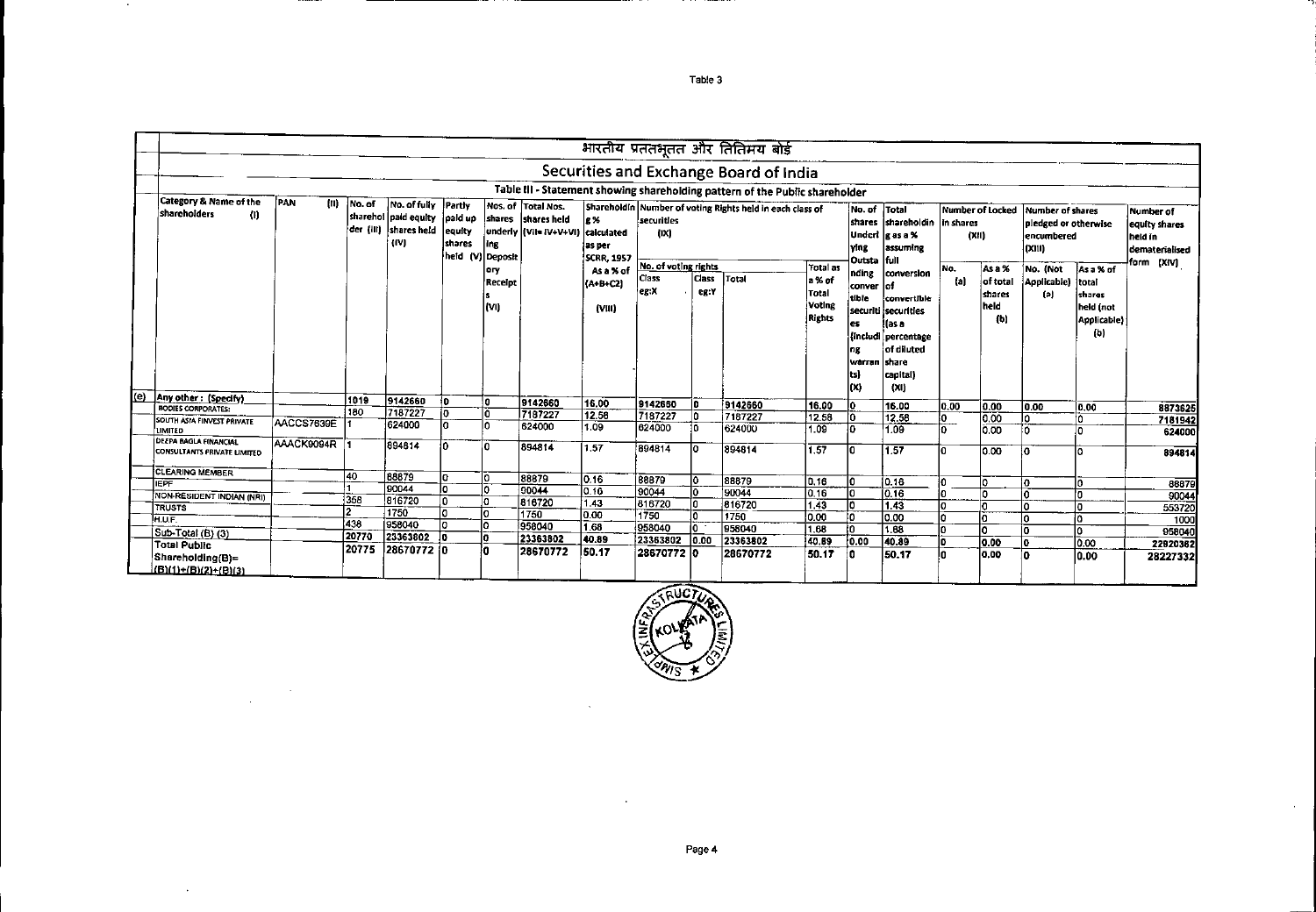| <b>PUBLIC</b>  |                                                                                                                                                                                                                      |                                                                               |                                      |                                                                       |
|----------------|----------------------------------------------------------------------------------------------------------------------------------------------------------------------------------------------------------------------|-------------------------------------------------------------------------------|--------------------------------------|-----------------------------------------------------------------------|
|                | Details of Shares which remain unclaimed may be given here along with details such<br>as number of shareholders, outstanding shares held in demat/unclaimed suspense<br>account, voting rights which are frozen etc. |                                                                               |                                      |                                                                       |
| Searial<br>No. | Number of shareholders                                                                                                                                                                                               | Outstanding<br>shares held<br>in demat or<br>unclaimed<br>suspense<br>account | Voting rights<br>which are<br>frozen | Disclosure of notes on<br>shares which remain<br>unclaimed for Public |
|                | NIL.                                                                                                                                                                                                                 | NIL.                                                                          | <b>NIL</b>                           | <b>NIL</b>                                                            |

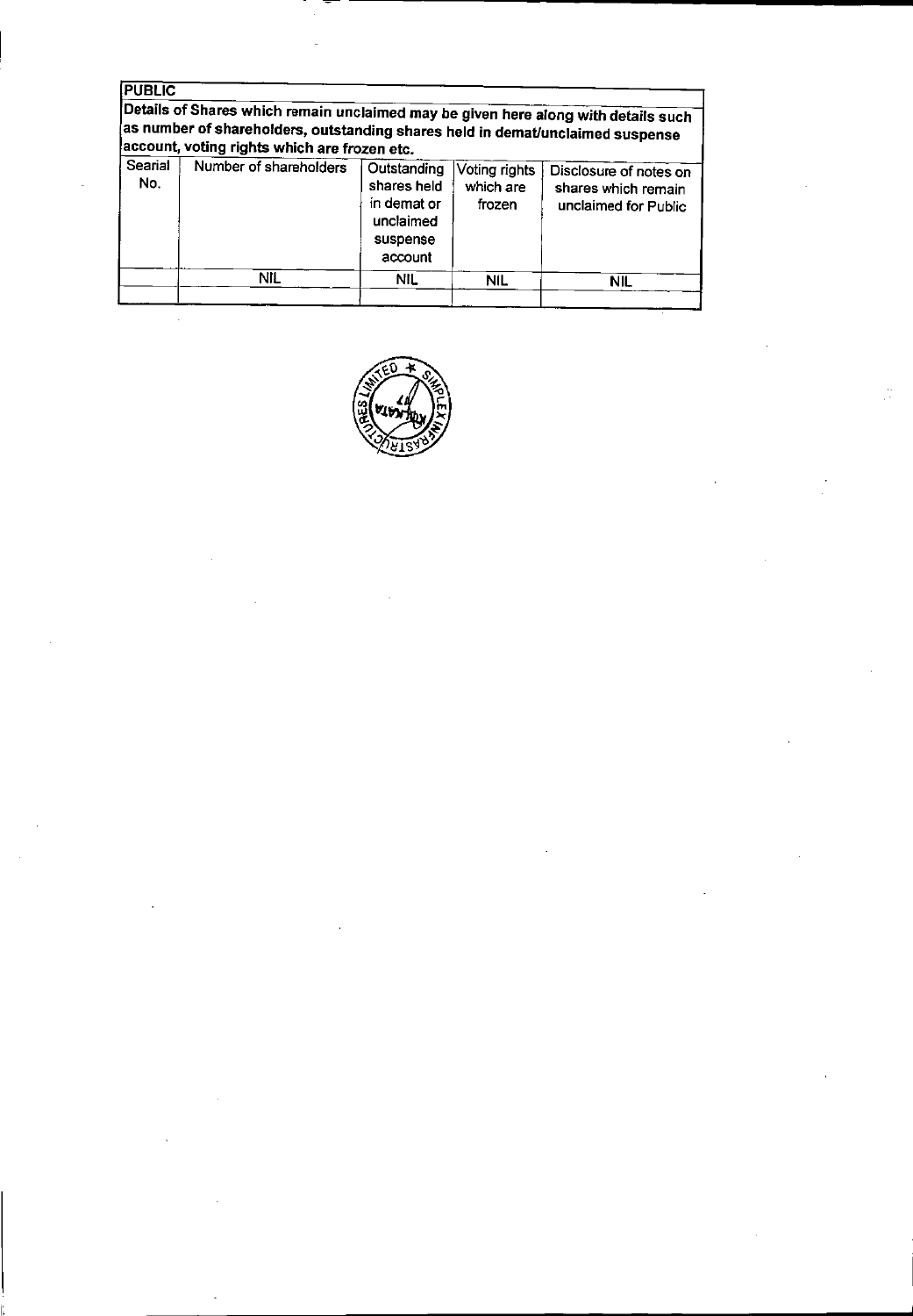## PROMOTER & PROMOTER GROUP

Details of Shares which remain unclaimed may be given here along with details such as number of shareholders. outstanding shares held in dematlunclaimed suspense account, voting rights which are frozen etc.

| Searial<br>No. | Number of shareholders | Outstanding shares held in<br>demat or unclaimed suspense<br>account | Voting<br>rights<br>which are<br>frozen | Disclosure of<br>notes on shares<br>which remain<br>unclaimed for<br>promoter and<br>promoter group |
|----------------|------------------------|----------------------------------------------------------------------|-----------------------------------------|-----------------------------------------------------------------------------------------------------|
|                | 'NIL                   | <b>NIL</b>                                                           | NIL                                     | <b>NIL</b>                                                                                          |

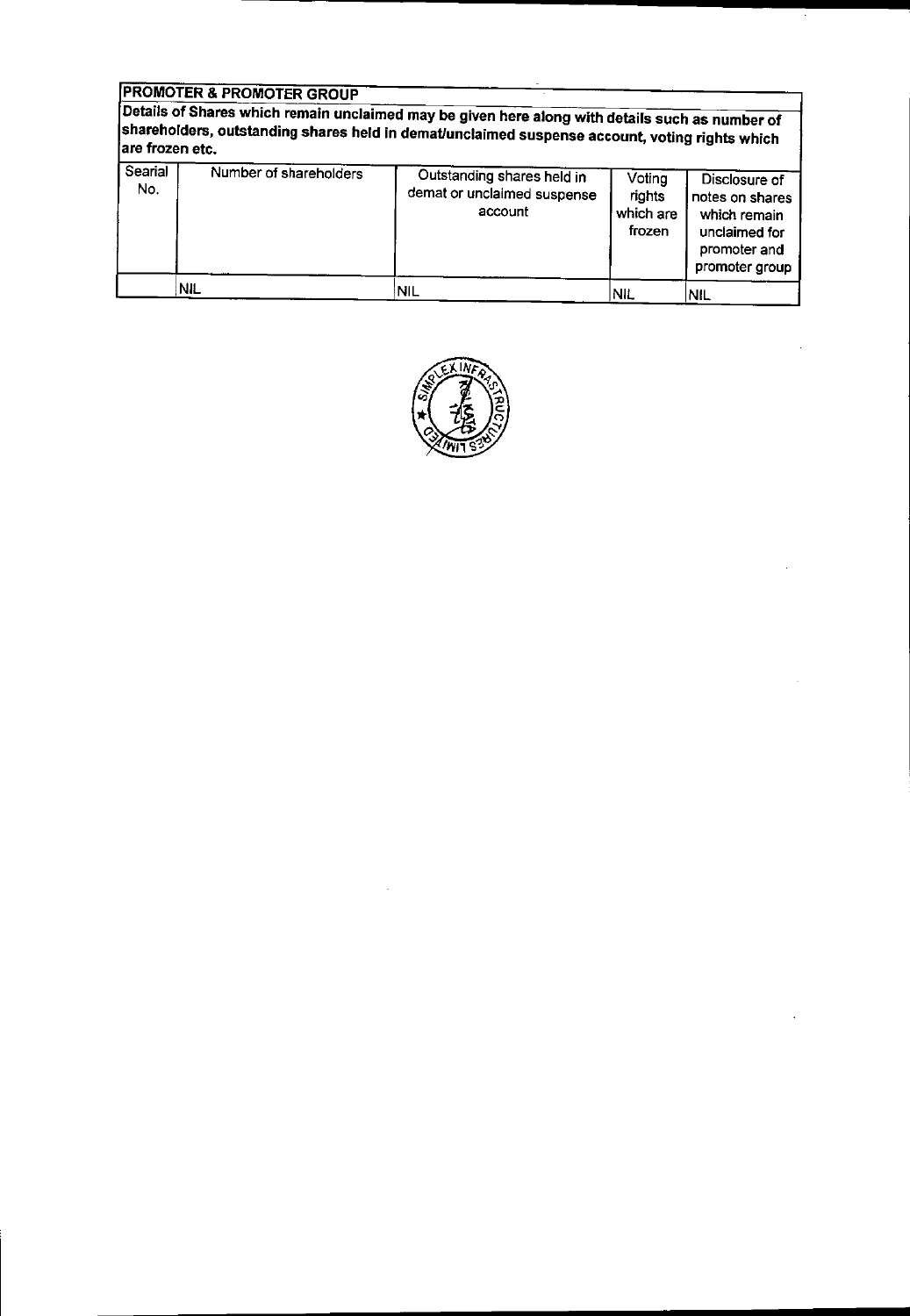|                |                                                              | SIMPLEX INFRASTRUCTURES LIMITED |                               |                  |
|----------------|--------------------------------------------------------------|---------------------------------|-------------------------------|------------------|
|                | Details of the Share holding Pattern As on 31/12/2021        |                                 |                               |                  |
|                | Name of shareholder                                          | Name of PAC                     | No. of<br><b>shareholders</b> | <b>Holding %</b> |
|                | RAJIV MUNDHRA                                                | <b>RAJIV MUNDHRA</b>            | 4060360                       | 7.11             |
| $\overline{2}$ | <b>BITHAL DAS MUNDHRA</b>                                    |                                 | 3029245                       | 5.30             |
| 3              | YAMUNA MUNDHRA                                               |                                 | 2293385                       | 4.01             |
| 4              | <b>SAVITA BAGRI</b>                                          |                                 | 1885                          | 0.00             |
| 5              | ANJALI TRADELINK PRIVATE LIMITED                             |                                 | 750000                        | 1.31             |
| 6              | <b>BABA BASUKI DISTRIBUTORS PRIVATE</b><br><b>LIMITED</b>    |                                 | 10800264                      | 18.90            |
| 7              | <b>GIRIRAJ APARTMENTS PRIVATE LIMITED</b>                    |                                 | 90750                         |                  |
| 8              | SANDEEPAN EXPORTS PRIVATE LIMITED                            |                                 | 1000000                       | 0.16             |
| 9              | <b>AJAY MERCHANTS PRIVATE LIMITED</b>                        |                                 | 4807264                       | 1.75             |
| 10             | UNIVERSAL EARTH ENGINEERING<br>CONSULTANCY SERVICES PVT LTD  |                                 | 117965                        | 8.41<br>0.21     |
| 11             | <b>IREGARD FIN-CAP PRIVATE LIMITED</b>                       |                                 | 105500 <b> </b>               | 0.18             |
| 12             | EAST END TRADING & ENGINEERING CO.<br><b>PRIVATE LIMITED</b> |                                 | 1252930                       | 2.19             |
| 13             | SIMPLEX INFRAPROPERTIES PRIVATE LIMITED                      |                                 | 162500                        | 0.28             |
|                |                                                              |                                 | 28472048                      | 49.83            |

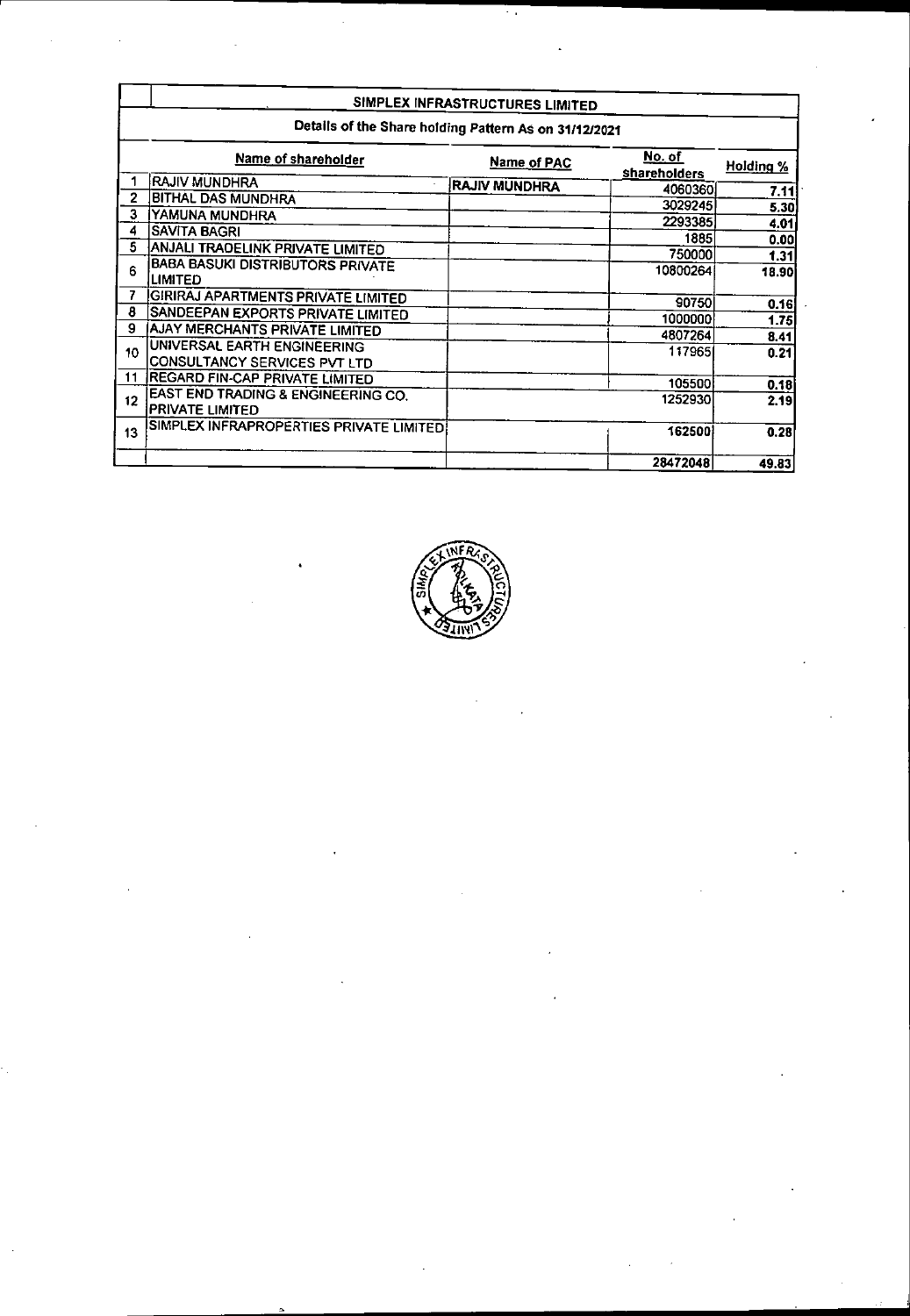|                     |                                                                                                                                                        |              |        |                                                                       |                                       |                                               |                                                                                                | भारतीय प्रततभूतत और तितिमय बोर्ड                                                |                                           |                      |       |                                          |                                                            |                                                                                                          |                                  |                            |                                       |                                                         |                                                        |
|---------------------|--------------------------------------------------------------------------------------------------------------------------------------------------------|--------------|--------|-----------------------------------------------------------------------|---------------------------------------|-----------------------------------------------|------------------------------------------------------------------------------------------------|---------------------------------------------------------------------------------|-------------------------------------------|----------------------|-------|------------------------------------------|------------------------------------------------------------|----------------------------------------------------------------------------------------------------------|----------------------------------|----------------------------|---------------------------------------|---------------------------------------------------------|--------------------------------------------------------|
|                     |                                                                                                                                                        |              |        |                                                                       |                                       |                                               | Securities and Exchange Board of India                                                         |                                                                                 |                                           |                      |       |                                          |                                                            |                                                                                                          |                                  |                            |                                       |                                                         |                                                        |
|                     |                                                                                                                                                        |              |        |                                                                       |                                       |                                               | Table IV - Statement showing shareholding pattern of the Non Promoter - Non Public Shareholder |                                                                                 |                                           |                      |       |                                          |                                                            |                                                                                                          |                                  |                            |                                       |                                                         |                                                        |
|                     | Category &<br>Name of the<br>shareholders<br>$\left( 0\right)$                                                                                         | PAN<br> (II) | No. of | No. of fully<br>sharehol paid equity<br>der (III) shares held<br>(IV) | Partly<br>paid up<br>equity<br>shares | Nos. of<br>shares<br>underlying<br>Depository | <b>Total Nos.</b><br>shares held<br> (VII= IV+V+VI)                                            | Shareholdin Number of voting Rights held in each<br>g %<br>calculated<br>as per |                                           | class of securities  |       | (IX)                                     | No. of<br>shares<br>Underlying $ g$ , as a %               | Total<br>shareholdin<br>assuming                                                                         | Number of<br>Locked in<br>shares | (X t)                      | pleoged or<br>otherwise<br>encumbered | Number of shares                                        | Number of<br>equity shares<br>held in<br>dematerialise |
|                     |                                                                                                                                                        |              |        |                                                                       | held (V)                              | Receipts<br>(VI)                              |                                                                                                | <b>SCRR 1957</b><br>As a % of                                                   |                                           | No. of voting rights |       | Total as a                               | Outstandin full                                            |                                                                                                          | No.                              | As a %                     | No.                                   | As a % of                                               | d form                                                 |
|                     |                                                                                                                                                        |              |        |                                                                       |                                       |                                               |                                                                                                | $(A+B+CZ)$<br>(VIII)                                                            | <b>Class</b><br>$\boldsymbol{\mathsf{x}}$ | <b>Class</b><br>Υ    | Total | % of<br>Total<br>Voting<br><b>Rights</b> | convertibl<br>securities<br>(including<br>warrants)<br>(X) | conversion<br>∤of<br>convertible<br>securities<br>(as a<br>percentage<br>of diluted<br>share<br>capital) |                                  | of total<br>shares<br>held | l(Not<br><b>Applica</b><br>ble)       | total<br>shares<br>held (not<br><b>Applicabl</b><br>le) | (XIV)<br>(Not<br><b>Applicable</b>                     |
| l١                  | Custodian/DR<br>holder                                                                                                                                 |              | ۱a     | lo.                                                                   | IO.                                   | 10                                            | o                                                                                              | ١o                                                                              | O.                                        | 10                   | I٥    | 0                                        | $\Omega$                                                   | O                                                                                                        | lo.                              | ١o                         | lo                                    | 10                                                      | lo.                                                    |
| $\vert$ (a)         | Name of DR                                                                                                                                             |              | 0      | ÌO.                                                                   | 0.                                    |                                               | 'n                                                                                             | ١o                                                                              | l0.                                       | 0                    | I٥    | 0                                        | $\Omega$                                                   | Ιō                                                                                                       |                                  |                            |                                       |                                                         |                                                        |
|                     | Holder (if<br>available)                                                                                                                               |              |        |                                                                       |                                       |                                               |                                                                                                |                                                                                 |                                           |                      |       |                                          |                                                            |                                                                                                          | ١o                               | I٥                         | İ٥                                    | $\overline{\mathfrak{o}}$ .                             | 0                                                      |
| $\omega$            | abc…                                                                                                                                                   |              |        |                                                                       |                                       |                                               |                                                                                                |                                                                                 |                                           |                      |       |                                          |                                                            |                                                                                                          |                                  |                            |                                       |                                                         |                                                        |
| (i)<br>2)           | $cfg$ .<br>Employee<br><b>Benefit Trust</b>                                                                                                            | łО           | l0     |                                                                       | i0                                    | 'n                                            | ۱O                                                                                             | Ï٥                                                                              | l۵.                                       | Ò                    | l٥    | Ιō                                       |                                                            | l٥                                                                                                       | lo.                              | 'n                         | n                                     | l٥                                                      | 0                                                      |
|                     | under SEBI<br>(Share based<br><b>Employee</b><br>Benefit)<br>Regulations,<br>2014                                                                      |              |        |                                                                       |                                       |                                               |                                                                                                |                                                                                 |                                           |                      |       |                                          |                                                            |                                                                                                          |                                  |                            |                                       |                                                         |                                                        |
| $\overline{\omega}$ | Name (abc.                                                                                                                                             |              |        |                                                                       |                                       |                                               |                                                                                                |                                                                                 |                                           |                      |       |                                          |                                                            |                                                                                                          |                                  |                            |                                       |                                                         |                                                        |
|                     | Total Non-<br>Promoter<br>Public                                                                                                                       | İ0           | n.     | In                                                                    | n                                     | n.                                            | n                                                                                              | Ω                                                                               | lo.                                       | lo                   | l٥    | ۱o                                       | ۱٥                                                         | I۵                                                                                                       | n.                               | ١o                         | O.                                    | ĺ٥                                                      | l٥                                                     |
|                     | Shareholding<br>$ C=$<br>ICYUHCY2)                                                                                                                     |              |        |                                                                       |                                       |                                               |                                                                                                |                                                                                 |                                           | JFRA.                |       | ٠.                                       |                                                            |                                                                                                          |                                  |                            |                                       |                                                         |                                                        |
|                     |                                                                                                                                                        |              |        |                                                                       |                                       |                                               |                                                                                                |                                                                                 |                                           |                      |       |                                          |                                                            |                                                                                                          |                                  |                            |                                       |                                                         |                                                        |
|                     | Note:                                                                                                                                                  |              |        |                                                                       |                                       |                                               |                                                                                                |                                                                                 |                                           |                      |       |                                          |                                                            |                                                                                                          |                                  |                            |                                       |                                                         |                                                        |
|                     | (1) PAN would not be displayed on website of Stock Exchange(s)                                                                                         |              |        |                                                                       |                                       |                                               |                                                                                                |                                                                                 |                                           |                      |       |                                          |                                                            |                                                                                                          |                                  |                            |                                       |                                                         |                                                        |
|                     | (2) The above format needs to disclose name of all holders holding more than 1% of total number of shares                                              |              |        |                                                                       |                                       |                                               |                                                                                                |                                                                                 |                                           | חודד                 |       |                                          |                                                            |                                                                                                          |                                  |                            |                                       |                                                         |                                                        |
|                     | (3) W.r.t. The information pertaining to Depository Receipts, the same may be disclosed in the respective columns to the extent information available. |              |        |                                                                       |                                       |                                               |                                                                                                |                                                                                 |                                           |                      |       |                                          |                                                            |                                                                                                          |                                  |                            |                                       |                                                         |                                                        |

 $\Delta$ 

 $\sim$ 

Table 4

 $\sim$  $\sim 1000$